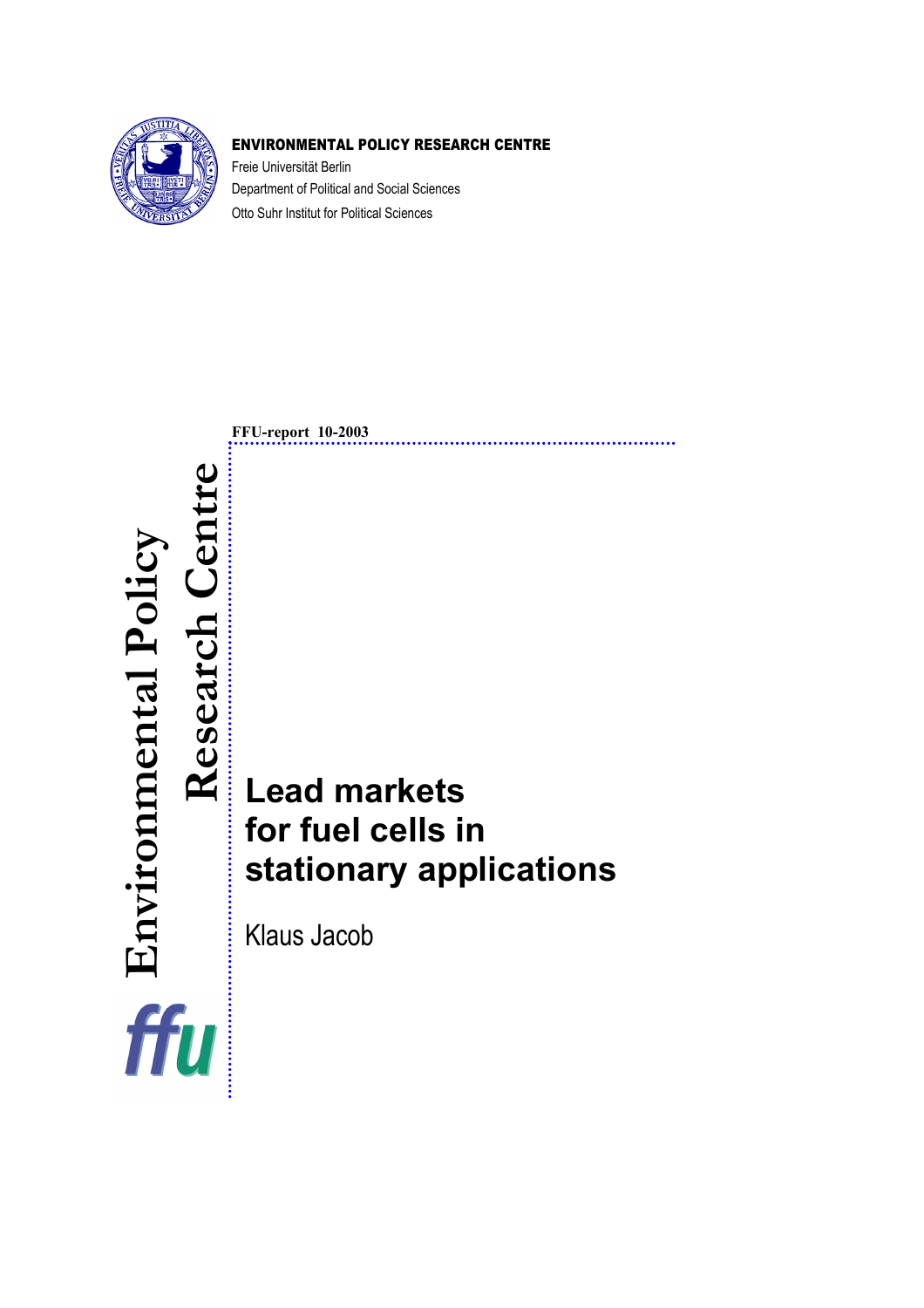#### *Klaus Jacob*

*Environmental Policy Research Centre Freie Universität Berlin Ihnestrasse 22 14195 Berlin Phone: ++49 (0)30 83854492 Fax: ++49 (0)30 83856685 E-Mail: jacob@zedat.fu-berlin.de* 

*The author would like to thank Corinna Fischer, Annette Piening, Martin Cames, Kerstin Tews, Katja Schumacher and Klaus Rennings for valuable comments on earlier versions of this paper.* 

*The publication is based on a research project funded by the German Ministry of Education and Research, grant number 07RIW1A.* 

## *ISSN 1612-3026 FFU-rep 10-2003*



#### FORSCHUNGSSTELLE FÜR UMWELTPOLITIK

Freie Universität Berlin Fachbereich Politik- und Sozialwissenschaften Otto-Suhr-Institut für Politikwissenschaft

Ihnestr. 22 14195 Berlin

> telefon +49-30-838 566 87 fax +49-30-838 566 85 email ffu@zedat.fu-berlin.de internet www.fu-berlin.de/ffu/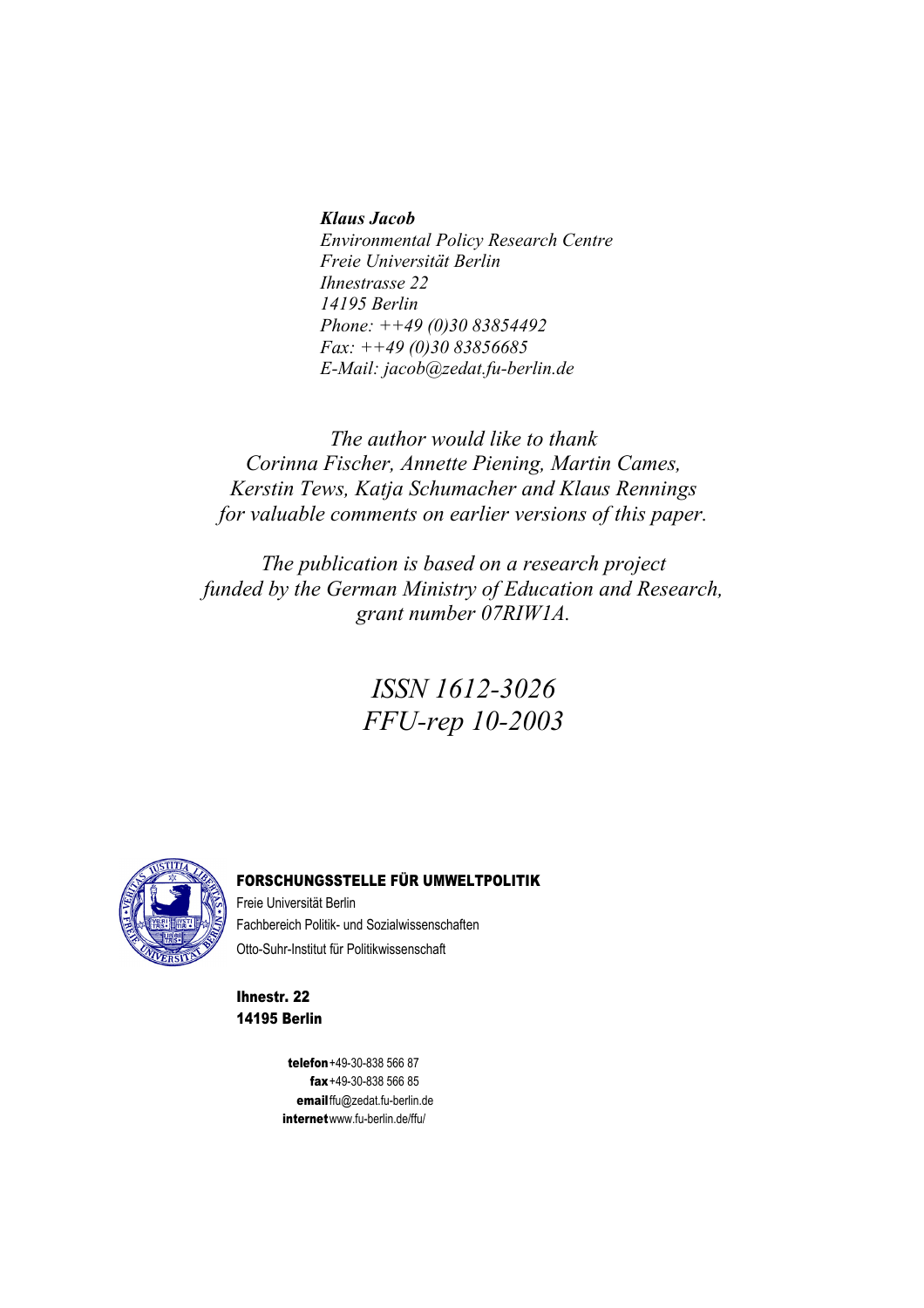# **Contents**

| 1              |     | Lead markets for fuel cells in stationary applications      | 5              |
|----------------|-----|-------------------------------------------------------------|----------------|
| $\overline{2}$ |     | Innovation designs                                          | 3              |
|                | 2.1 | Phosphoric Acid Fuel Cell (PAFC)                            | 6              |
|                | 2.2 | Proton-electrolyte-membrane fuel cells (PEFC, PEM)          | 6              |
|                | 2.3 | Molton Carbonate Fuel Cells (MCFC)                          | $\overline{7}$ |
|                | 2.4 | Solid Oxide Fuel Cells (SOFC)                               | 9              |
|                | 2.5 | Comparison of the Fuel Cell Types                           | 10             |
|                | 2.6 | Comparison of the costs to conventional energy technologies | 11             |
|                | 2.7 | <b>Comparison of Environmental Impacts</b>                  | 12             |
|                | 2.8 | Market for CHP Installations                                | 13             |
| 3              |     | <b>Political Instruments</b>                                | 15             |
| 4              |     | <b>Comparison of Fuel Cell Policies</b>                     | 16             |
|                | 4.1 | <b>USA</b>                                                  | 16             |
|                | 4.2 | Japan                                                       | 18             |
|                | 4.3 | Germany                                                     | 19             |
|                | 4.4 | European Union                                              | 21             |
|                | 4.5 | Canada                                                      | 22             |
|                | 4.6 | Other Countries and International Activities                | 22             |
|                | 4.7 | <b>Comparison of the Research Activities</b>                | 23             |
|                | 4.8 | <b>Comparison of Energy Prices</b>                          | 25             |
| 5              |     | <b>Summarized Assessment</b>                                | 26             |
| 6              |     | References                                                  | 30             |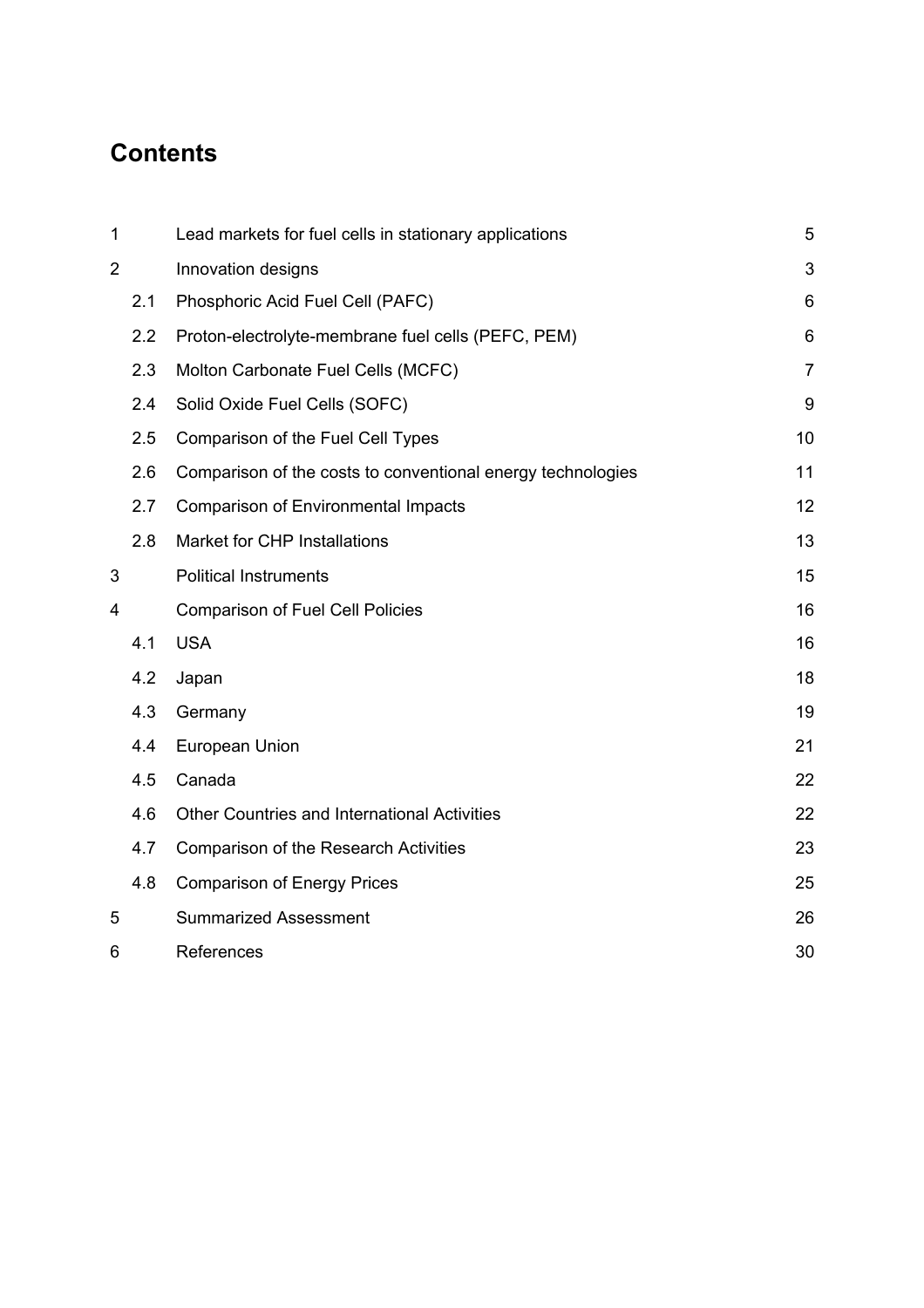# **List of figures**

| Figure 1:  |                                                                     |  |
|------------|---------------------------------------------------------------------|--|
| Figure 2:  |                                                                     |  |
| Figure 3:  |                                                                     |  |
| Figure 4:  |                                                                     |  |
| Figure 5:  |                                                                     |  |
| Figure 6:  | Number and Capacity of CHP Installations in Japan 1980-200219       |  |
| Figure 7:  | Patent Registration for Japan (JP), the USA (US) and Germany (DE)23 |  |
| Figure 8:  |                                                                     |  |
| Figure 9:  | Relationship Industrial Electricity Price/Industrial Gas Price 25   |  |
| Figure 10: |                                                                     |  |
|            |                                                                     |  |

## **List of tables**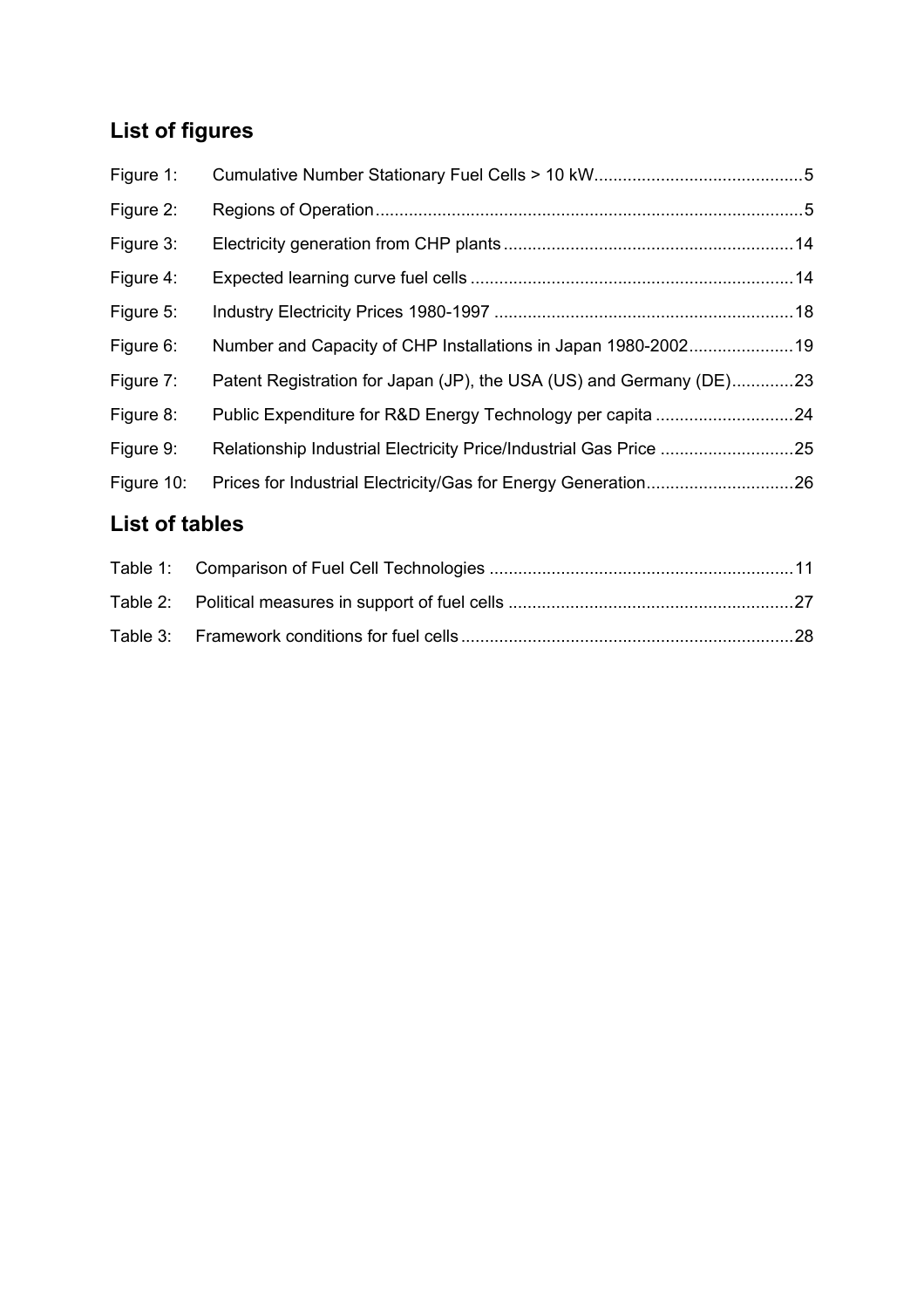## **Summary**

In the paper it is analysed which countries are likely to become the lead markets for fuel cells in stationary applications. The study is part of a larger research project "Policy Frameworks for the Development of International Markets for Innovations of a Sustainable Economy - from Pilot Markets to Lead Markets (LEAD)". In the course of this project more than 20 environmental technologies were examined regarding the regional differences of their market introduction and penetration. The project aims to explain why some countries are earlier in the introduction of environmental innovations and why the market penetration is more encompassing than in others. If the technologies of the pioneering countries diffuse to other countries without great modification, they can be analysed as lead markets for environmental innovations.

Fuel cells for electricity generation in stationary are an emerging technology that is still in the stage of development and demonstration. There are several competing innovation designs on the market, and it is still open which technology is likely to be successful. The different technologies are described and compared among each other, as well as against conventional technologies for power generation.

Three countries can be identified as frontrunners in the development of fuel cells, namely the United States, Japan and Germany. These countries are analysed regarding the R&D policies, the conditions for combined heat and power generation (CHP), the structure of energy prices, and regarding environmental policies that aim at internalising the environmental costs of energy production. The paper evaluates the different activities to stimulate the development and market introduction of fuel cells from a comparative perspective in order to assess respective lead market potential.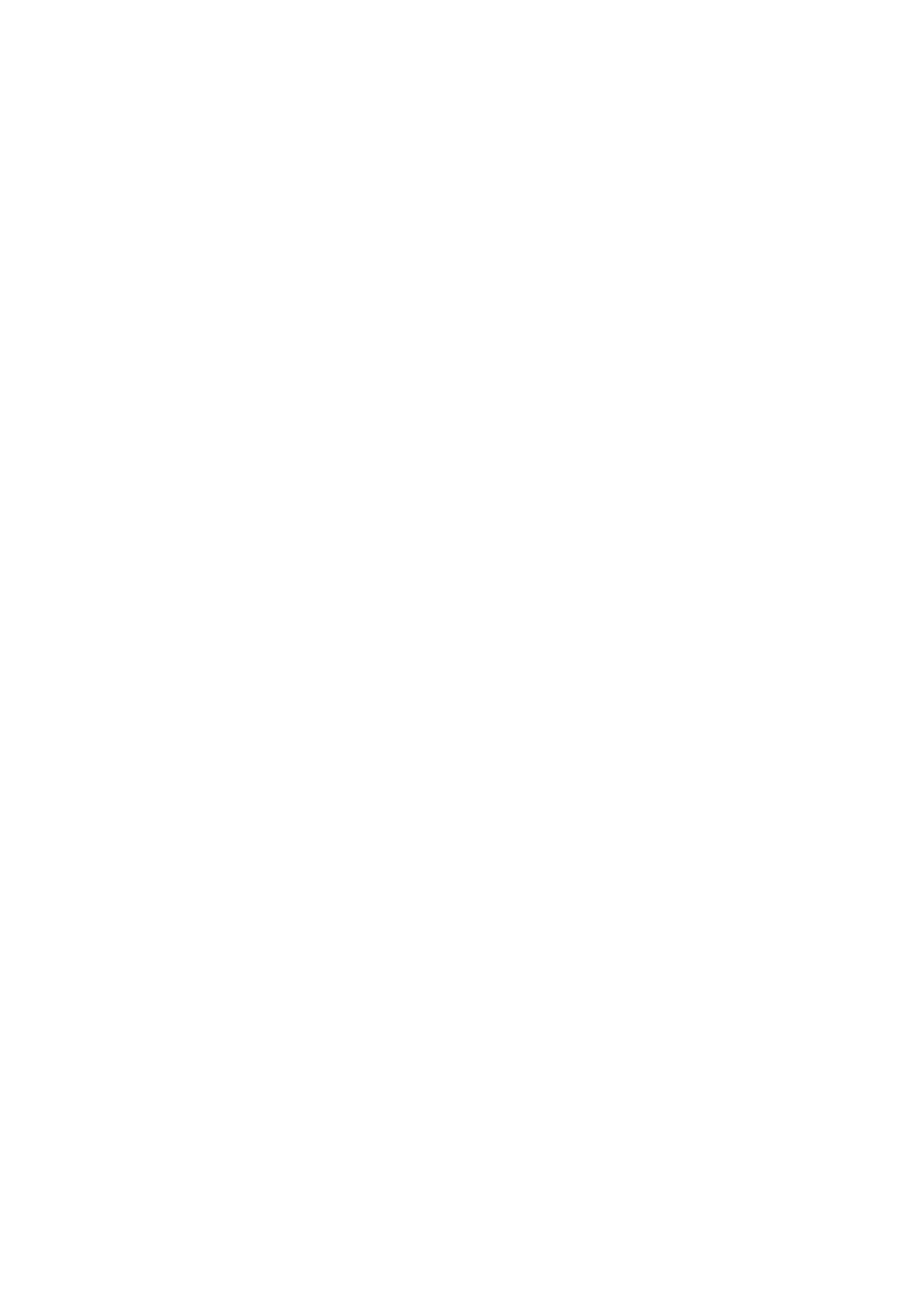## **1 Lead markets for fuel cells in stationary applications**

As part of the research project "Policy Frameworks for the Development of International Markets for Innovations of a Sustainable Economy - from Pilot Markets to Lead Markets (LEAD)" more than 20 environmental technologies were examined regarding the regional differences of their market introduction and penetration (see Beise, Blazejczak et al. 2003 for a comprehensive overview on the project). The core question is: Why are some countries earlier than others in the introduction of environmental innovations? The studied technologies include, among others, energy technologies such as photovoltaic, wind energy, fuel cells for stationary energy generation, chemicals such as substitutes for CFCs, cadmium, phosphate in detergents, automobile technologies, e.g. energy efficient motors, catalytic converters for exhaust gas, fuel cells for mobile applications etc. We studied both historical cases of innovation and diffusion as well as ongoing processes.

There are considerable differences in the rate of adaptation of innovations among different countries. Some countries are earlier in innovation and market penetration is more encompassing than in others. If the same innovations are adopted subsequently without great changes in other countries, the countries where the first market introduction took place can be characterised as lead markets. The concept of lead markets has been developed and fruitfully applied for non-environmental innovations. Examples of lead markets for such technologies are mobile phones in Finland, the fax in Japan or the internet in the USA (Beise 2001). These markets are characterised by the fact that product or process innovations that are designed to meet local demand preferences and conditions can be introduced and successfully commercialised without many modifications in other regions as well. The country of origin of an innovation can be defined as the core of the world market where local users are early adopters of a technology that later diffuses on international scale (Beise 1999).

Our studies reveal, that there are many examples of lead markets for environmental innovations as well. The history of environmental protection is rich in examples for lead markets: it encompasses the legally enforced introduction of catalytic converters for automobiles in the United States, desulphurization technologies in Japan, the Danish support for wind energy or the CFC free refrigerator in Germany. Another example is the global diffusion of chlorine-free paper, from the political activities by Greenpeace and the EPA in the United States, via the introduction of chlorine-free paper whitener in Scandinavian countries and various Greenpeace campaigns in Germany and Austria, right through to effective political market intervention in Southeast Asian countries like Thailand. By this campaigning of Greenpeace environmental friendlier technologies for paper production diffused worldwide (Mol and Sonnenfeld 2000, Beise, Blazejczak et al. 2003). The latter case shows that political action that stimulates internationally successful innovations is not limited to governmental agencies only, but that this function at least regarding the process of setting environmental objectives may be taken over by environmentalists.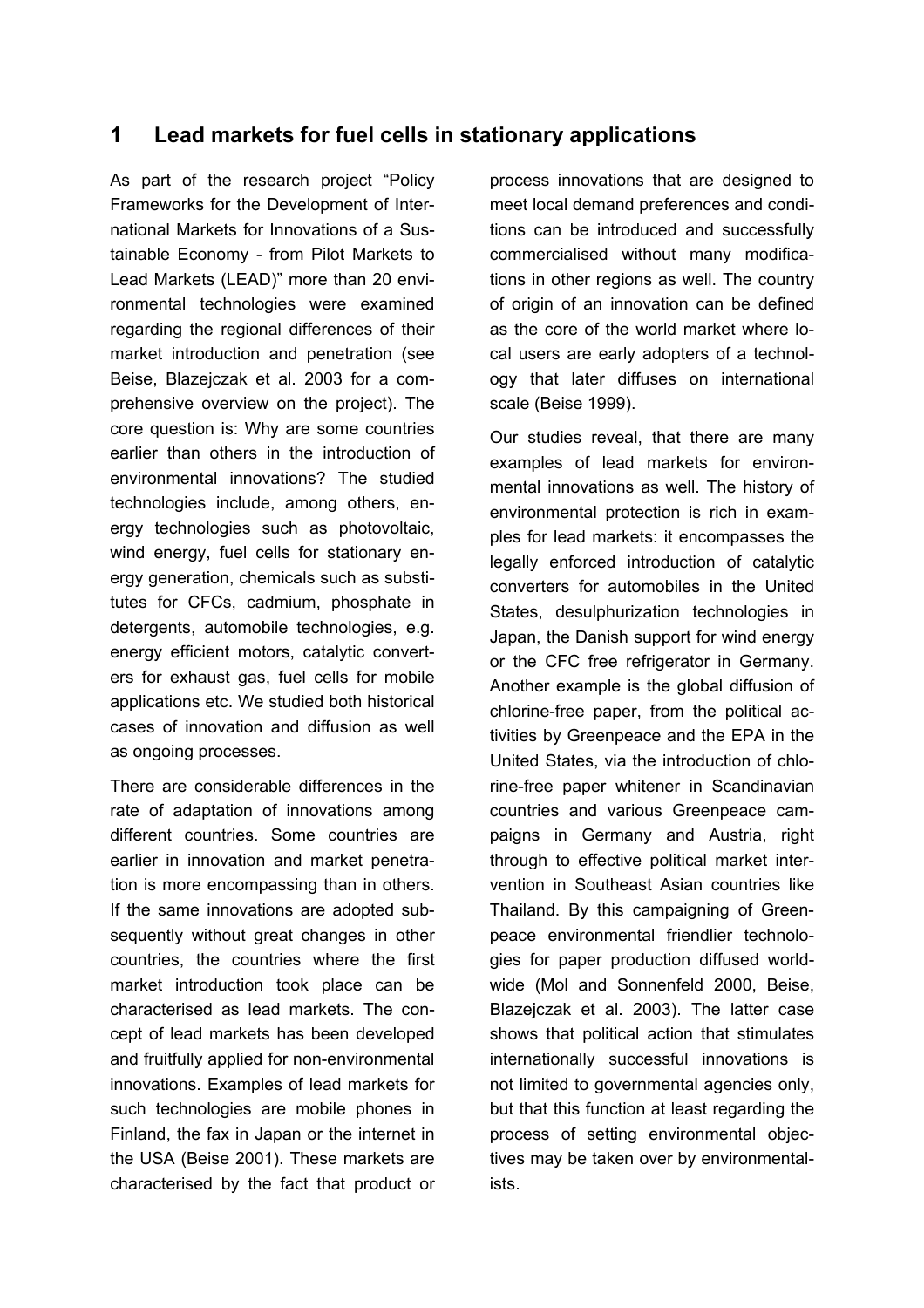Lead markets can be depicted by comparing the rate of market penetration in the different countries. Diffusion of environmental innovations starts earlier in the leading countries and market penetration is typically more encompassing than in other countries. What are the determinants that cause the differences in the introduction of innovations? What are the characteristics of the leading countries? Is there room for manoeuvre for a intentional establishment of lead markets for environmental innovations?

From our case studies as well as from previous studies we can infer that environmental innovations have to be largely ascribed to governmental (or – however less frequent – to NGO) activities. Environmental innovations are not only stimulated by surpassing environmental consumers preferences in a given country, but also by special promotional measures, or by political intervention in the market (Klemmer, Lehr et al. 1999; Jänicke, Blazejczak et al. 2000). In case of end-ofpipe technologies which require additional costs without improving the benefits for the users, regulatory interventions are even indispensable for innovation and diffusion. But also in cases of integrated technologies, with additional advantages in efficiency, policy measures are necessary to stimulate innovation and to support diffusion. The under-investment in environmental innovation can be explained by the double externality of R&D efforts spent in environmental technologies: Alongside the spill-over effects that can be observed for any R&D activities, efforts in *environmental* technologies do result in improvement of the environment which again is a public good (Rennings 2000).

Environmental innovations do have another peculiarity that is in turn in favour for their international diffusion: They provide marketable solutions to environmental problems that are usually encountered world-wide, or at least in many countries. Thus, technological solutions to environmental problems inherently lend themselves to adoption in international or global markets.

The specifics of environmental innovations are not able to explain the regional differences in adoption and diffusion of innovations. For this, the framework conditions and political strategies in the leading countries have to be analysed. The dependency of environmental technologies on regulatory measures leads to the question in how far national environmental policies aiming to stimulate lead markets remain possible and effective in the context of globalisation.

The analysis of factors that determine a leading position of a country with respect to a technology should not stop with an expost evaluation. The crucial question is, in how far a lead market may be identified in the emerging stage of a technology. This paper discusses the example of fuel cells for stationary applications as an emerging market. In the following the different technologies are described and compared to each other as well as to conventional technologies for power production. The different fuel cell technologies can be understood as variations in the innovation design. Countries that are early in the development and adoption of innovation designs that later prove to be successful on the world market do have advantages as lead countries. Therefore, for each of the technologies that are under development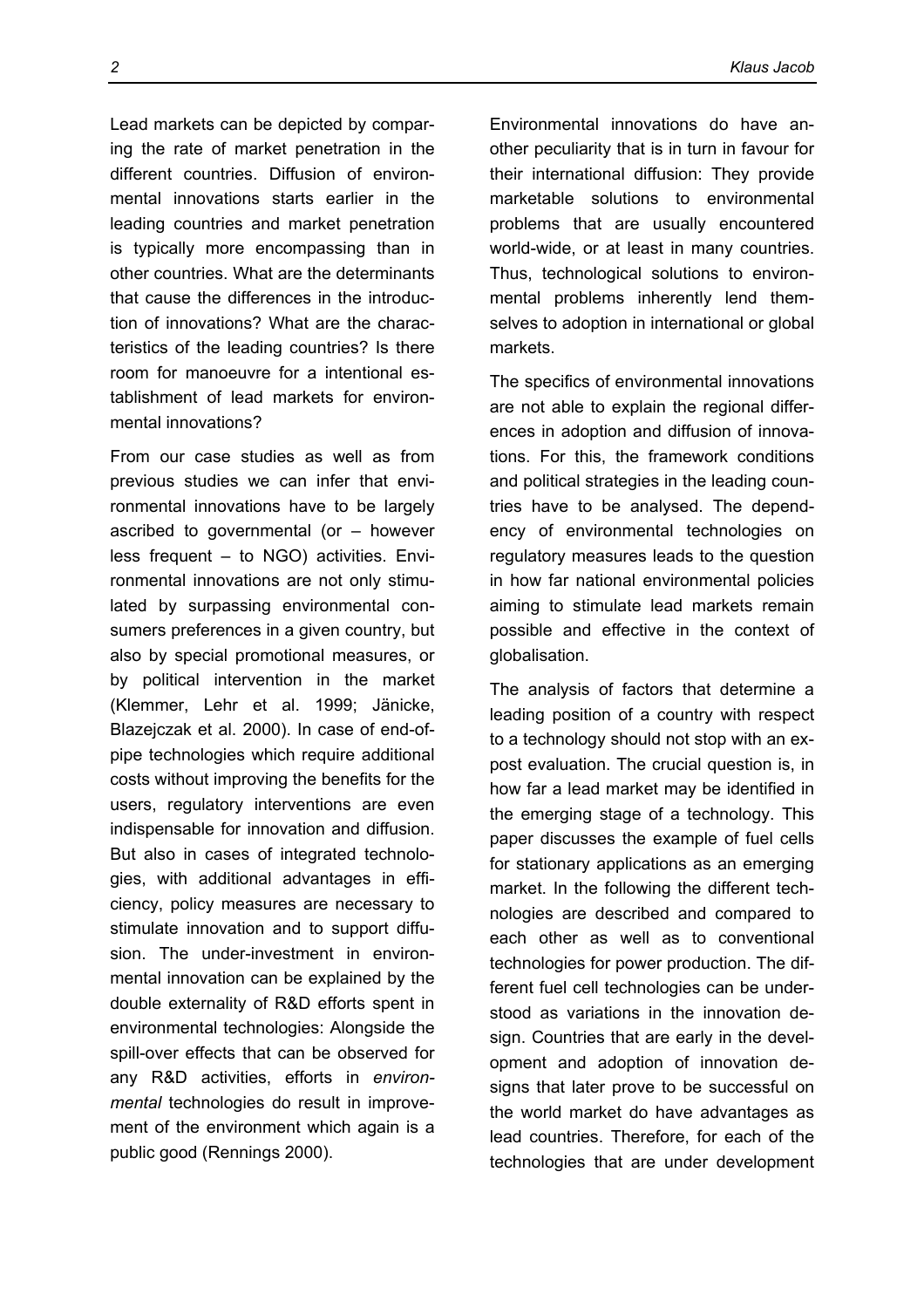today, it is analysed which countries and firms are the frontrunner.

Based on a literature survey, several factors are identified that are expected to be in favour of the development and market introduction. Among these are favourable conditions for combined heat and power generation (CHP), a favourable structure of energy prices, ambitious environmental policies that aim at internalising the environmental costs of energy production. In a next step, the policy programmes and framework conditions in the leading countries USA, Japan and Germany are compared and analysed on this background. It is particularly focused on the patenting activities, as well as the governmental funding for research and development of fuel

## **2 Innovation designs**

The principle of the fuel cell was already demonstrated by W.R. Grove in 1839. This technology started to be developed only around 1950, first in England, then also in Germany and the USA. This research was the basis for a NASA development program that first applied fuel cells in the Gemini Program (1961) and in the Apollo Mission (Oertel and Fleischer 2000). Fuel cells produce electricity without needing the detour using thermal energy. They are, like batteries, electro-chemical devices. The preferred fuel is hydrogen; due to its high reactivity the need for (expensive) catalysts is minimized. At present however, hydrogen is reformed from natural gas (which is a process that diminishes the environmental advantages of fuel cells since  $CO<sub>2</sub>$  and NO<sub>x</sub> is released). The common oxidation chemical is atmospheric oxygen, due to its ubiquitous availability.

cells in a comparative perspective in order to identify countries with advantages in R&D. The framework conditions for CHP technologies are analysed for each of the country. In respect of policies that support the introduction of fuel cells, special attention is given to the question in how far different sectors of policy making are coordinating their activities. In all of the countries, relevant policies are developed by the departments of the environment, industry, energy, and in the USA also by the department of defence. Finally, the paper tries to assess the different activities to stimulate the development and market introduction of fuel cells from a comparative perspective in order to assess respective lead market potential.

Fuel cells can be applied very differently, for supplying individual electronic machines, or for powering of automobiles, heating and electricity supply in individual homes, and in stationary power stations of different sizes in the industrial and public energy supply. This case study concentrates on the partial market of fuel cells for stationary power generation combined with the utilization of heat; as part of the same project, a further case study of the ZEW (Rennings and Beise 2003) is analyzing the evolving market for mobile applications in the area for cars. Due to capacity reasons, the partial market for fuel cells that supply heat and electricity to homes had to be left out.

In contrast to conventional power stations fuel cells have a high efficiency factor, even in the partial load area. The electrical efficiency factor is at around 40%, the overall efficiency factor when using ther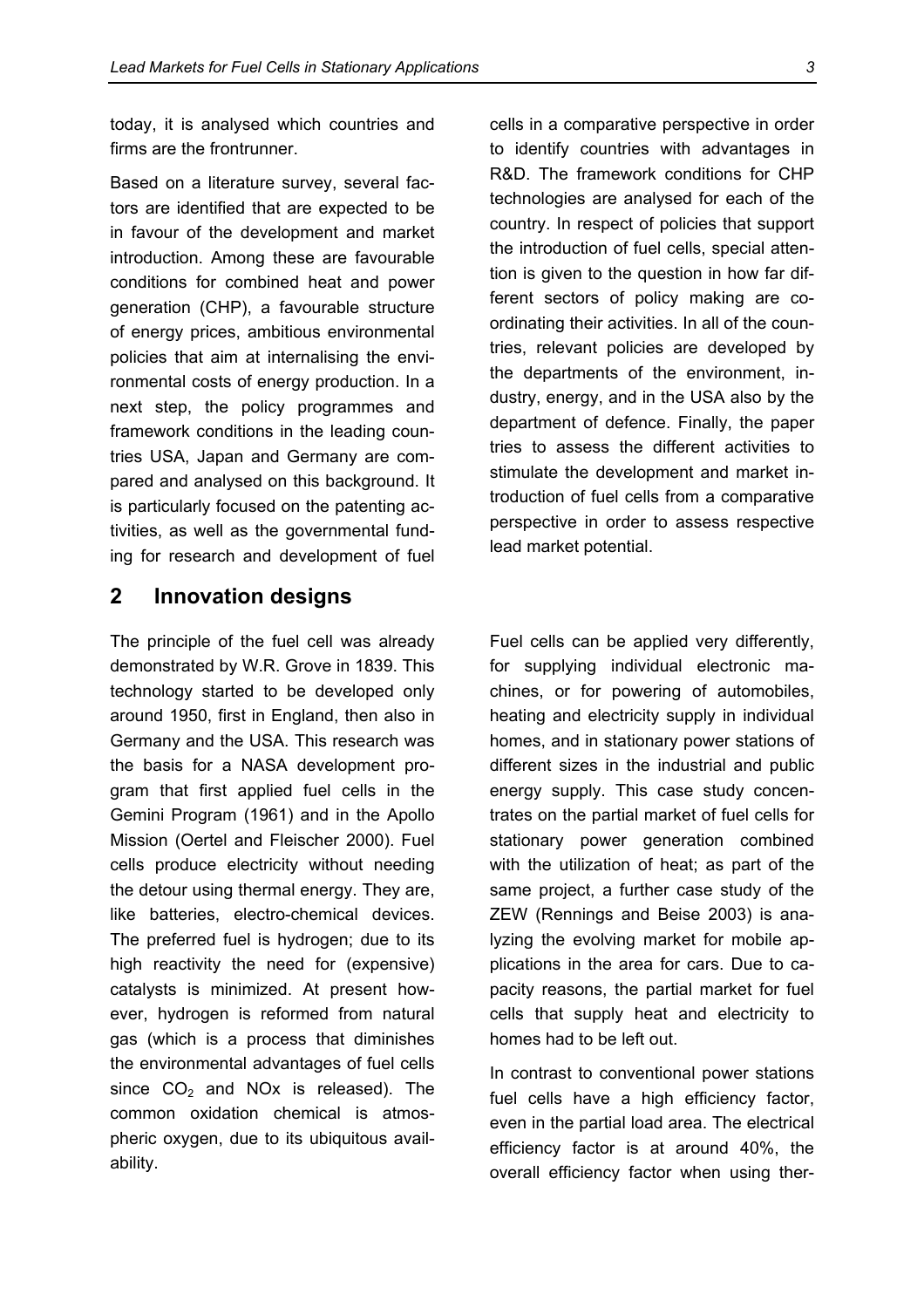mal energy can be up to 80%. Another advantage is that there are virtually no NOx and SO2 emissions and that the machines are very quiet. The introduction of this technology is also closely connected to the hope that environmental advantages can be realized when compared to conventional power stations. Furthermore, they are seen as being a bridging or transitional technology for the introduction of hydrogen-based energy systems, synthesized with the help of solar energy.

In the last few years, the first efforts aiming at a commercialization of fuel cells were undertaken mainly in Japan and in the USA. Here PAFC fuel cells were used (these models are described in more detail below). Research and development efforts as well as first demonstration installations will also lead to further advances with other models.

Fuel cells are classified by the type of electrolytes used, as well as the by processing temperature. Commercial chances are given to the 4 types that are introduced below (Phosphoric Acid Fuel Cells (PAFC), Proton Electrolyte Membrane Fuel Cells (PEFC), Molton Carbonate Fuel Cells (MCFC) and Solid Oxide Fuel Cells (SOFC)). The various cell types differ according to the operational temperature and the requirements for fuel pureness. Regarding the requirements for the fuel MCFC and SOFC cells have a advantages compared to the PAFC and PEM cells. Not portrayed are the Direct Methanol Fuel Cells (DMFC) that can be used for small consumers as well as in mobile applications up to about 50 kW and the Alkaline Fuel Cell (AFC) that had its first use in space projects but also has special requirements when it comes to fuel pureness. The further development of this cell type was stopped (Hirschenhofer, Stauffer et al. 1998).

A variety of different industrial sectors is taking part in the development and the manufacturing of fuel cells; these are chemistry (membranes, gaskets), ceramics (membrane, electrodes), catalysts, metal/carbon (bi-polar plates, corrosion protective films), process technology (heat exchangers, compressors, amongst others), electrical engineering, mechanical engineering, power installation construction (cell stacks, systems) and the electronics industry (portable applications).

Even though there were comprehensive research and development activities going on in these industrial sectors, it seems unrealistic that market forces alone will be able to force a large-scale introduction and use of fuel cells. Conventional technology for energy conversion has been tested and is available; the fuels for heat and power generation for these technologies are relatively cheap. Without further incentives or dramatic changes in the availability of fossil fuels, it cannot be expected that investments will be made into the barely even tested fuel cell technology (Department of Energy 2003). The main barriers are the high costs and risks that have to be taken to reduce the costs of this technology to a competitive level compared to conventional technologies.

For the industrial and public power supply that is being discussed here, it seems that high temperature fuel cells (MCFC and SOFC) are most suitable. These, though, are still in the early stages of development. Their performance spectrum ranges from capacities with few kW to several MW thereby covering micro gas turbines and motor CHPs all the way to combined cycle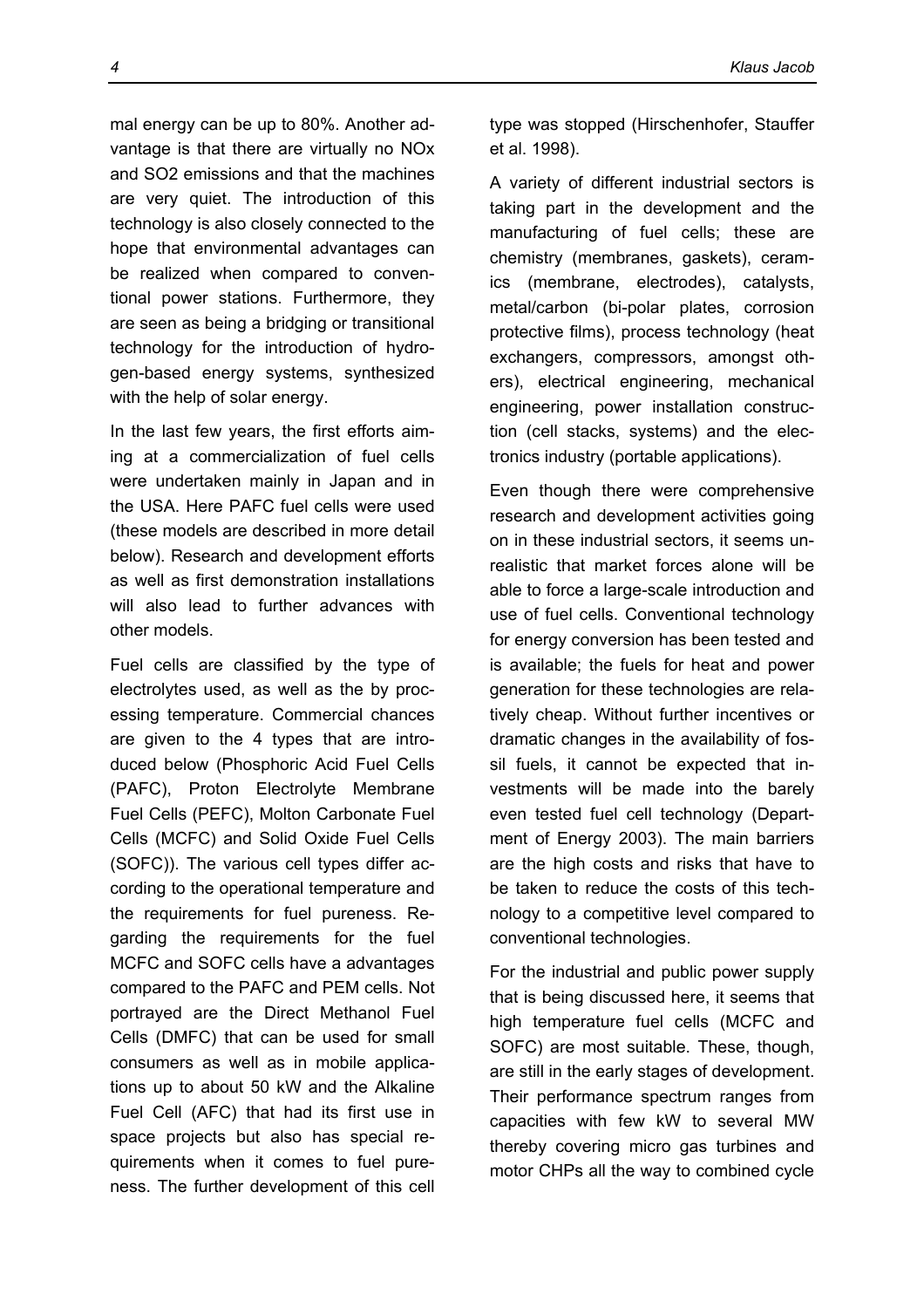power stations. Since the start of development in the 1960s there are now 650 stationary systems installed globally with an output level of over 10 kW each. As much as 65 of these were installed in 2003 (Cropper, Geiger et al. 2003).





Source: Cropper 2003

Most facilities, according to this source, can be found in Japan, closely followed by North America. In Japan research and testing has been strongly supported by government agencies since the early 1980s. The gas companies of Tokyo and Osaka have installed the world's largest demonstration units.





Source: Cropper 2002

Most of the installed units, are US made units described in more detail below. They have been constructed and sold since the start of the 1990s as a limited series. In the USA the market launch was supported by a subsidy program launched by the Department of Defense (DoD).

Fuel cells compete with established technologies, e.g. gas and steam combined cycle gas turbines (CCGT) cogeneration plants, that have an equal efficiency at least in the full load area and are meeting existing emission standards. In the low output sector motor-driven combined heat and power plants (CHPs based on internal combustion engine) are already on the market and micro-turbines are being developed. In order to be able to compete against these technologies, the price for fuel cells must be greatly reduced and long operation times must be proven. The German Federal Ministry of Economics (BMWi 2001, p. 47), responsible for energy policy, can be quoted with a requirement of €1250/kWel and 40,000 hours of operational use of fuel cells to become competitive compared to conventional energy technologies.

As with all CHP technology, assumptions regarding competitive prices for the installations strongly depend upon the expected electricity credit given. Due to deregulation, the decrease in electricity prices reduce the incentive to invest in CHP installations, thereby also in fuel cells.

In the following, the different technologies that are actually applied for stationary power production are briefly described in particular regarding their market potential and the companies that focus on their development and market introduction. These technologies represent the different innovation designs. It remains an open question, which of these innovation designs will successfully compete against conventional energy technologies. The development activities vary in the countries in respect to the different technologies. Hence, countries that are able to concentrate on technologies that are successful on the market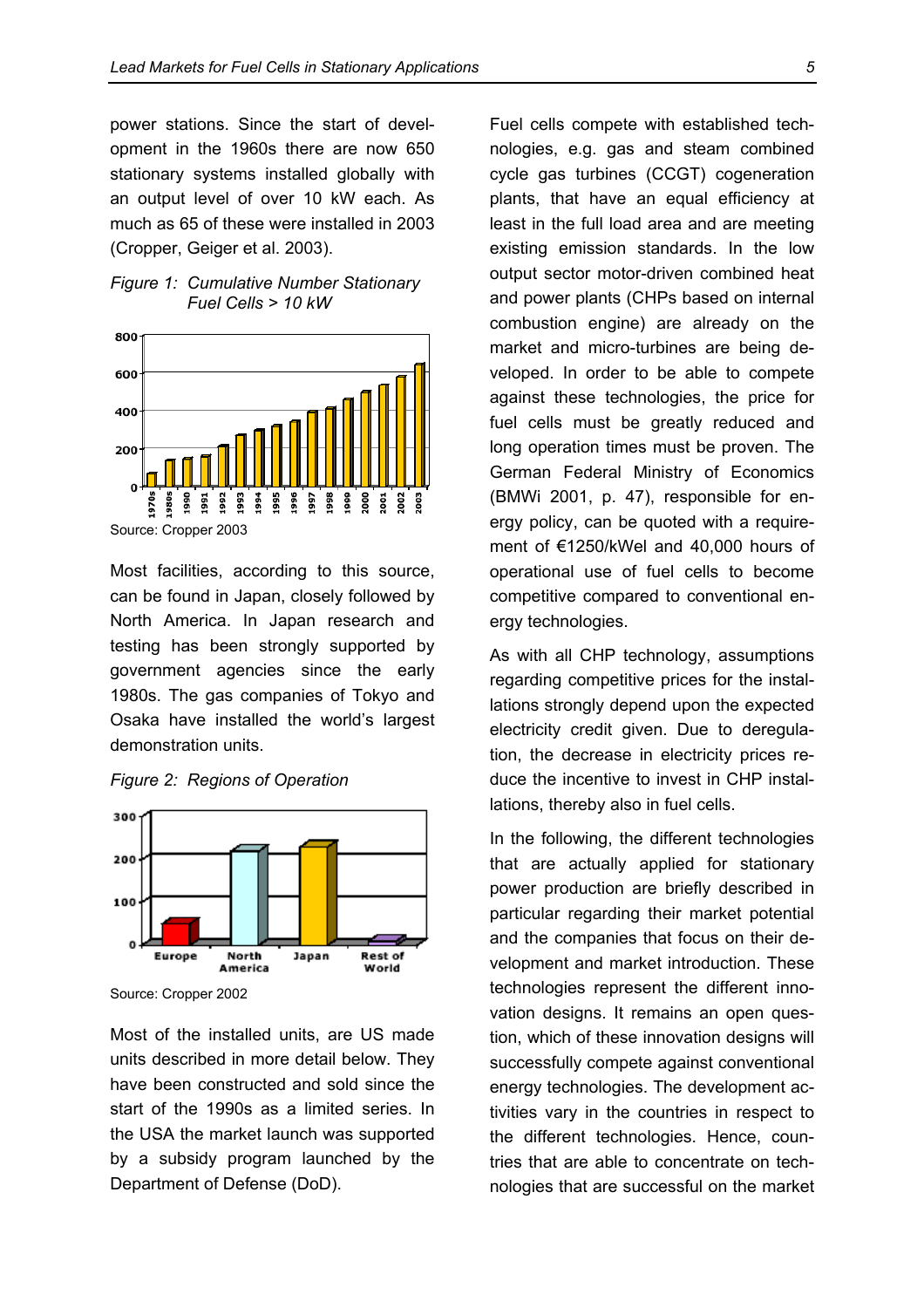later, have advantages as lead markets. Therefore, as a first step a brief description of the technologies is given as well as

#### **2.1 Phosphoric Acid Fuel Cell (PAFC)**

For stationary use, the development of Phosphoric Acid Fuel Cell (PAFC) started in the 1970s and installations designed on the basis of this technology have been commercially on sale since 1992 (Oertel and Fleischer 2000, p. 31; Brown and Jones 1999, p. iv). Up to recently, the US company ONSI had a ready-to-beconnected module PC25C on sale with an output performance of 200 kWel. Additional companies that will have similar technologies on offer in the future are Fuji, Mitsubishi and Toshiba. At the moment the latter are concentrating on the Japanese market. According to other sources, Japan is even leading the use of such technology (BMWi 2001, p. 44, BINE 2000). However, most of the installed units are of the US made type. All in all, 200 units of this type were set up globally; of which about half are still in operation. The installations were taken off the grid after a mean lifetime of 30,000 operational hours. During their lifetime, the electrical efficiency factor sank from 40% to 30-35% (Simader and Heissenberger 1999, p. 26). In Germany alone, 15 units were installed, of which 10 are still in operation. 30 units were installed and put into operation in the US military sector. The disadvantages that are stressed are that investment costs are higher than with conventional motor CHP and that starting the utilities is a complex and time consuming task and therefore this technology is appropriate only for base load operation (Simader and Heissenberger 1999, p. 24 f.). Investment costs are stated as being USD 3000/kW (Department of Defense

an overview on the main companies that are involved in their development.

1998, p. 3). By manufacturing in mass production a reduction to about \$1300/kW is thought possible (Dienhart, Nitsch et al. 1998; Brown and Jones 1999).

Another disadvantage is that the installations have to be kept at a temperature of between 40-50°C even when idle in order to avoid an over-crystallisation of the electrolyte (BINE 2000). Furthermore, special requirements have to be adhered to vis-àvis the nitrogen concentration of the gases used (BMWi 2001, p. 44).

In Japan, Fuji has PAFC units commercially on offer since the end of the 1990s and they were realized as CHP installations repeatedly in the past decade. In the recent past, additional installations have been constructed that use biogas as a fuel (Homma 2000). In India the development of a stack by Bharat Heavy Electric has been underway since the end of the 1980s (Cropper 2002). Proton-electrolytemembrane fuel cells (PEFC, PEM) Protonelectrolyte-membrane fuel cells (PEFC, PEM) fuel cells were first developed in the 1960s; the reliability however was much lower than that of alkaline cells<sup>1</sup>. Only in the 1990s new impulses were provided with the introduction of new membrane types (Oertel and Fleischer 2000, p. 31). In contrast to the high temperature cells described below, the low processing temperatures of about 80°C allow for, a swift

 $\overline{a}$ 

<sup>1</sup> Alkaline fuel cells have been the first cell type; they were developed for application in spaceships by the NASA and were used in the Gemini program in the early 1960s for the first time.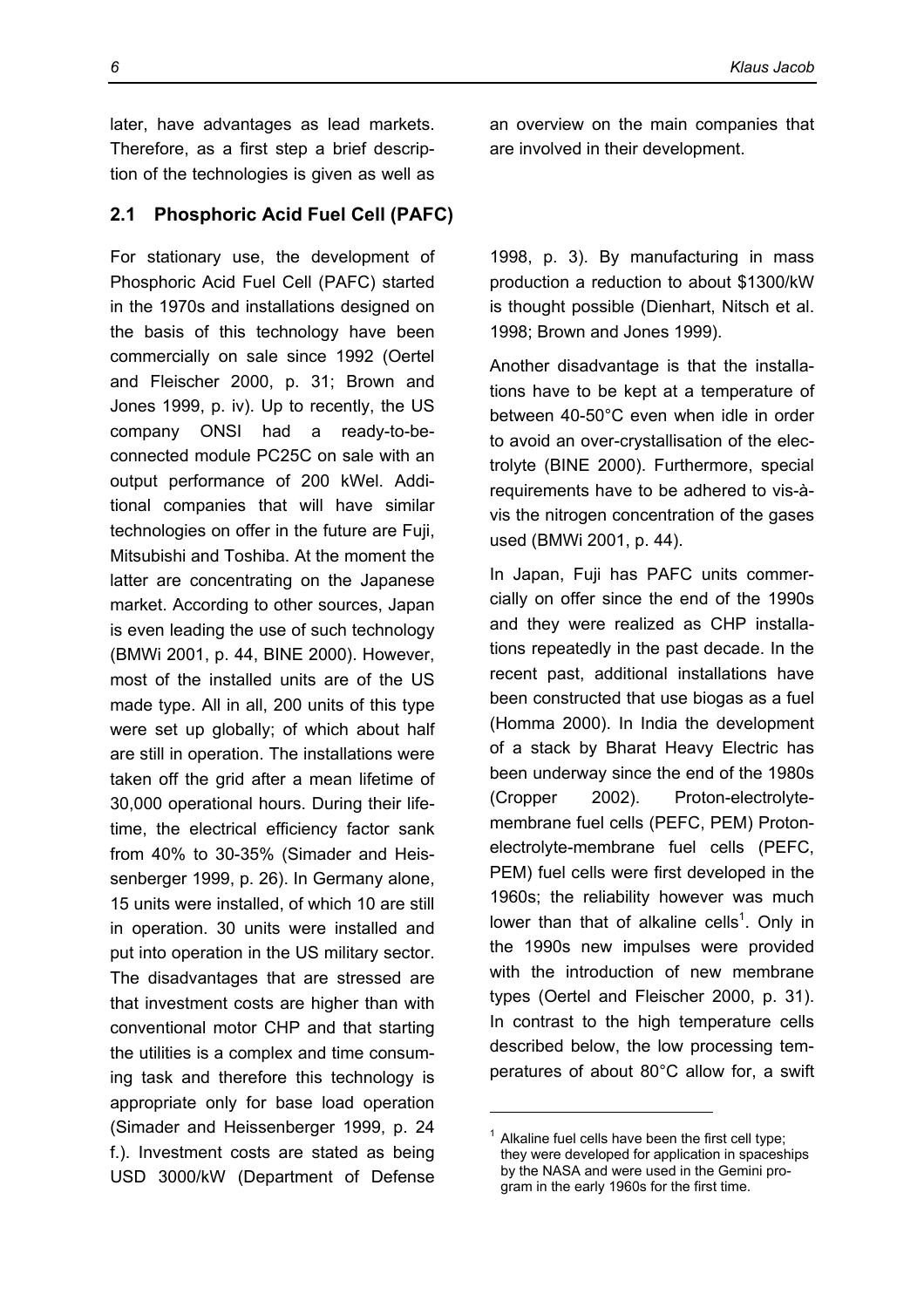operational start of the cell and quick load changes. The cell type is especially suitable for mobile applications as well as for small home units. Additionally, there are developments in the capacity range of more than 100 kW. With the considerable cost pressure on fuel cells in mobile applications there is also the hope that, for this type, larger cost cutting potential can be achieved for stationary applications (Theenhaus and Bonhoff 1999).

The low operational temperature does have the disadvantage that no processing steam can be won. A cost cutting potential is seen to be the reduction of the used platinum (BINE 2000). The CO content in the used fuel has to be limited to 10-20 ppm, a higher concentration would destroy the cells (BINE 2000). In order to stay within this limit, the hydrogen won from the reformation process has to be cleaned of CO.

PEFC and PEM with a size of 250 kWel are currently being tested in Canada/Vancouver by the company Ballard as well as in Berlin by the BEWAG, in the latter case supported by European research funds from the program THERMIE (Oertel and Fleischer 2000, p. 22). The costs for this installation are quoted as being USD 8000/kW (Lievonen, Císcar et al. 2000, p. 65). The installation was delivered by the Canadian firm Alstom-Ballard. Of the total costs of ca. USD 3.5 million 40% are financed by EU funds, 10% by Alstom and the remaining 50% by the participating

#### **2.2 Molton Carbonate Fuel Cells (MCFC)**

For this cell type a commercial market launch is expected first, right after the PAFCs. That is why they are also described as fuel cells of the second generaelectricity supply companies (Bewag, EdF, HEW, PreussenElektra and VEAG). Three further units of this type were planned in the years 2000 and 2001 for the Netherlands, Switzerland and Belgium (Pokojski 2000, p. 399).

Ballard has been testing units with a capacity of 250 kW since 1997 and is planning the development of cells with a performance output of between 100 W and up to 1 MW. Other companies that are active in this technology sector are Analytic Power, Avista Labs, H Power, Plug Power, and Northwest Power Systems. The market launch of fuel cells that supply homes was expected in the near future (Brown and Jones 1999, p. 12), the commercial sale of the 250 kW power stations was announced in 1998 for the year 2002 (Hirschenhofer, Stauffer et al. 1998, p. 1-15).

In 1998 the companies Alstom and Ballard announced the construction of a PEFC fuel cell plant in Dresden for the year 2000. There the 250 kW unit that was tested in Berlin was supposed to be produced in series. This decision has been deferred to the year 2004.

Apart from the use in the mobile sector and in the already mentioned stationary applications, these fuel cells, developed by Siemens, are also in operation in submarines (Department of Defense 1998, p. 3). In Japan PEFCs with very low capacities are being tested in the supply of homes (Homma 2000).

tion. The operational temperature of MCFCs is around 600-650°C. Therefore, the heat generated can be used for the reformation of the fuel. Furthermore, ex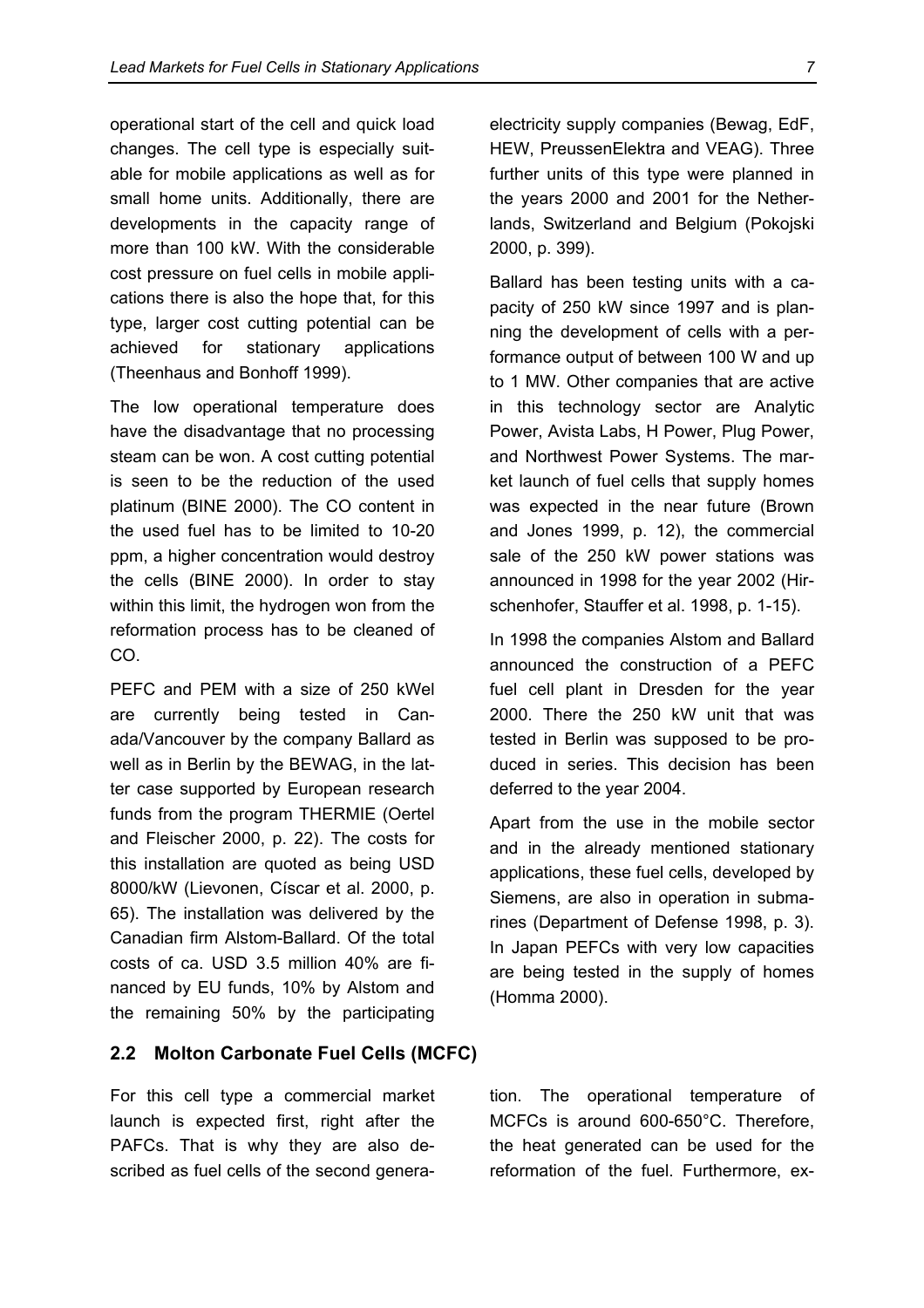pensive catalysts are omitted and the requirements for the pureness of the fuel being burned are lower.

In the USA the Energy Research Corporation (ECR) and MC-Power are working on the commercialization; in Europe and Japan several companies are pursuing the development of this technology: Brandstofel Nederland, Deutsche Aerospace and Ansaldo (Italy); MTU Friedrichshafen, Hitachi, Ishikawajima-Harima Heavy Industries, Mitsubishi Electric Corporation and Toshiba Corporation. In 2003 a joint venture of MTU with the German utility RWE was founded, that aims at starting a MCFC series production in 2006.

In the USA the companies Energy Research Cooperation (ERC) and MC-Power have realized demonstration projects with a capacity of 250 kWel - 1MWel. In Germany there is a unit with a capacity of 280 kWel capacity that the MTU tested in the years 1997-98 in Dorsten as contract work for Ruhrgas. The Stadtwerke Bielefeld started with the operation of a demonstration unit in the year 1999 (BINE 2000). Another unit in a hospital was started in 2001 and seven further installations have been announced for 2003/04 (Cropper 2002). The unit, developed by MTU, is supposed to radically reduce the costs by integrating the system elements in a single casing. The costs are expected to be EUR 1200/kW. (http://www.h2guide.de/projekte/ pfs12.html from 2.8.02). MTU is connected to the US company Energy Research Corp. (nowadays Fuel Cell Energy) by a licensing agreement. This company operated a 2 MW unit in Santa Clara, CA, during the years 1996 - 1997 (BINE 2000, Brown and Jones 1999, p. 18; Hirschenhofer, Stauffer et al. 1998, pp. 1-16). In spite of a variety of problems arising of

operating the unit, the company is planning a 2.8 MW installation with the same technology. The company is also participating, in cooperation with MTU, in a 300 kW MCFC unit in Friedrichshafen.

Fuel Cell Energy is developing a commercial unit with a performance of 250 kW and already has a production capacity of 50 MW/a in the USA at its disposal. By 2004, 1.5-3 MW units are also supposed to be available (Cropper 2002).

In Japan several demonstration installations have been set up, including a 1 MW unit in the year 1995 that was in operation until 2000. MITI and Nedo are planning further demonstration units in order to support the commercialization process (Homma 2000). The development was pursued by the company IHI that has announced two 300 kW installations for the year 2002 (Cropper 2002) that is, however, still under development (Masaaki, Nobuyuki et al. 2003). Further units with a performance range of 75 kW to 1 MW are planned in Japan and the USA (Hirschenhofer, Stauffer et al. 1998, p. 1-17).

The Italian firm Ansaldo is developing MCFC units with sizes ranging from 100 kW to 30 MW. The market launch of a 500 kW unit as well as a several MW unit is scheduled for the year 2005 (Cropper 2002).

In comparison to PAFC and PEFC cells, MCFC have advantages regarding the CO content of the fuel (CO is even used for the process in the MCFC procedure) and the higher process temperatures that facilitate the use of heat energy, e.g. as process steam. The disadvantage, though, is that the heating-up procedure takes several days and that special safety measures are necessary because of the highly cor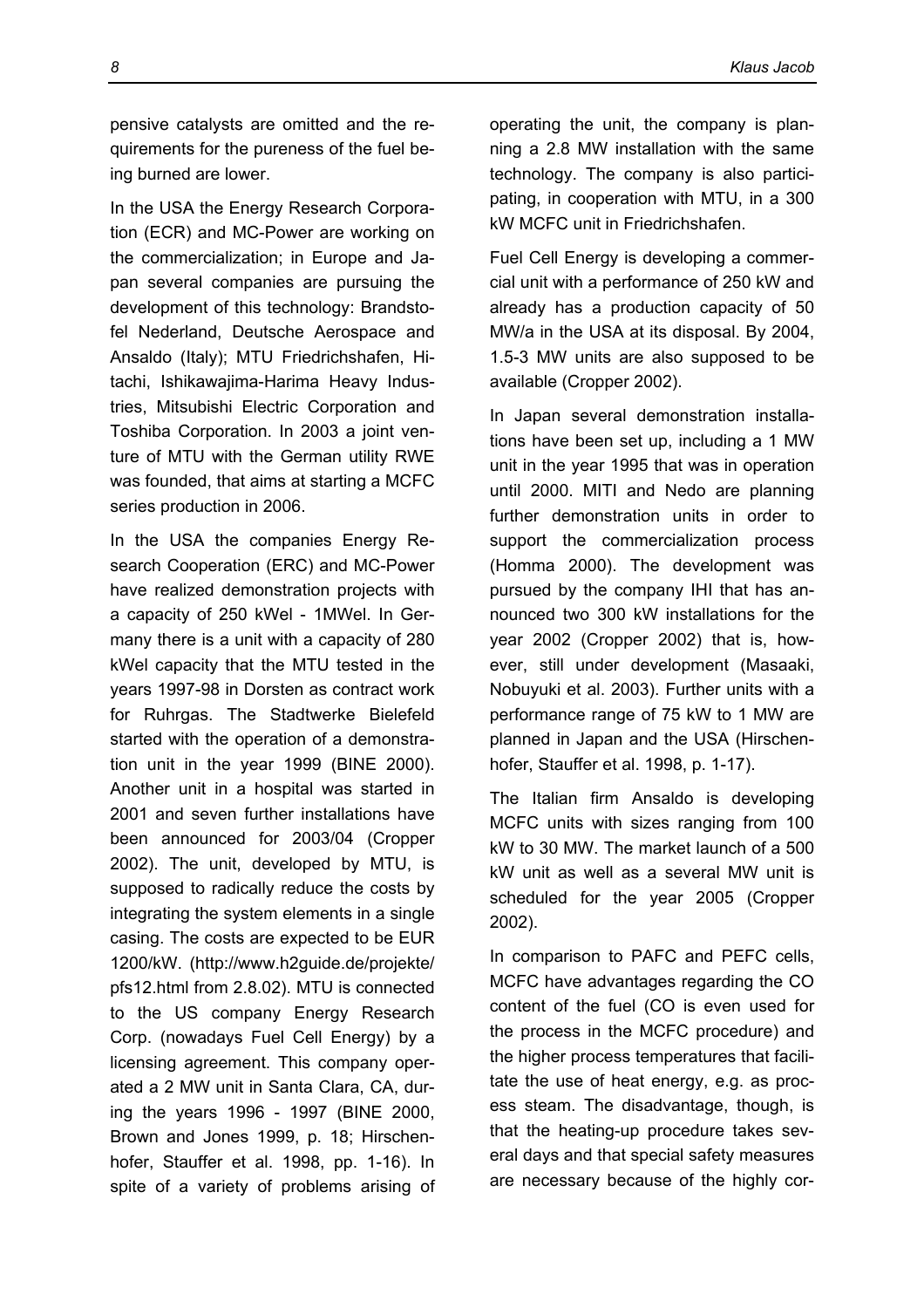rosive carbonate smelt (BINE 2000). In comparison to SOFC cells, described be-

#### **2.3 Solid Oxide Fuel Cells (SOFC)**

The technological development of this cell type is being undertaken in the USA by Siemens-Westinghouse, AlliedSignals, SOFCo, Technology Management and Ztek. In Europe there are 8 companies, in Japan 7 and one is in Australia (Hirschenhofer, Stauffer et al. 1998, p. 5-1). Siemens-Westinghouse is seen to be the farthest.

The working temperature of SOFC can be up to 1000°C and allows for an installation concept with integrated reformation and a flow-operated gas turbine. In comparison to MCFC there are no problems with corrosive materials. SOFC units are planned in the sizes 60-70 MWel by Siemens-Westinghouse. The worldwide first prototype was set up 1998 in Arnhem (NL) with a performance level of 100 kWel (BINE 2000; Simader and Heissenberger 1999, p. 30) and was moved to Essen (GER) after a three year period of operation (Siemens 2002). A 220 kW Siemens unit was put into operation in California. A 320 kW unit for RWE and a 1 MW unit for EnBW and EdF were planned for 2001 and 2002 (BINE 2000). These planned installations, just as the one in California, are equipped with a flow-operated gas turbine. A commercial 250 kW unit is planned by Siemens-Westinghouse for 2003.

The British company Rolls-Royce has been active in the development of SOFCs since 1992 and is working on a unit that combines an 800 kW SOFC with a 200 kW gas turbine. A prototype is planned for 2004, the commercial launch for 2005/06 (Cropper 2002).

low, cheap material can be used for MCFC.

In Japan a trial unit with a capacity of 15 kW that has been developed by Mitsubishi and Chubu Electric Power is currently in operation. Both companies are planning a commercial launch in the year 2004 (Homma 2000; Cropper 2002). Another Japanese company, Electric Power Development, is working on a 100 kW installation.

Concerning the electrical efficiency factor of about 50% (resp. 60% when combined with a turbine), SOFC power stations are comparable to conventional CCGT plants with a performance of 100 MW (electrical efficiency about 53%). An advantage, though, is that this efficiency factor can already be reached in the smaller units (from 100 kW onwards) and in the partial load operation, whereas smaller conventional installations of about 1 MW only show an electrical efficiency factor of 40%. In addition, separating the  $CO<sub>2</sub>$  in the SOFC units is comparably simple as no mixing with the oxygen and nitrogen in the air takes place. Therefore carbon sequestration can be carried out much easier (Stimmig, Rzepka et al. 2000, p. 13). Furthermore, the emission of classic air pollutants by SOFCs is much lower so that one can speak about "near zero emission" in this case (Stimmig, Rzepka et al. 2000, p. 15).

Also for these installations a longer heating-up time is necessary. The high temperatures impose high requirements on the used material (BINE 2000). Regarding the projected costs and the efficiency, SOFC cells are comparable with MCFC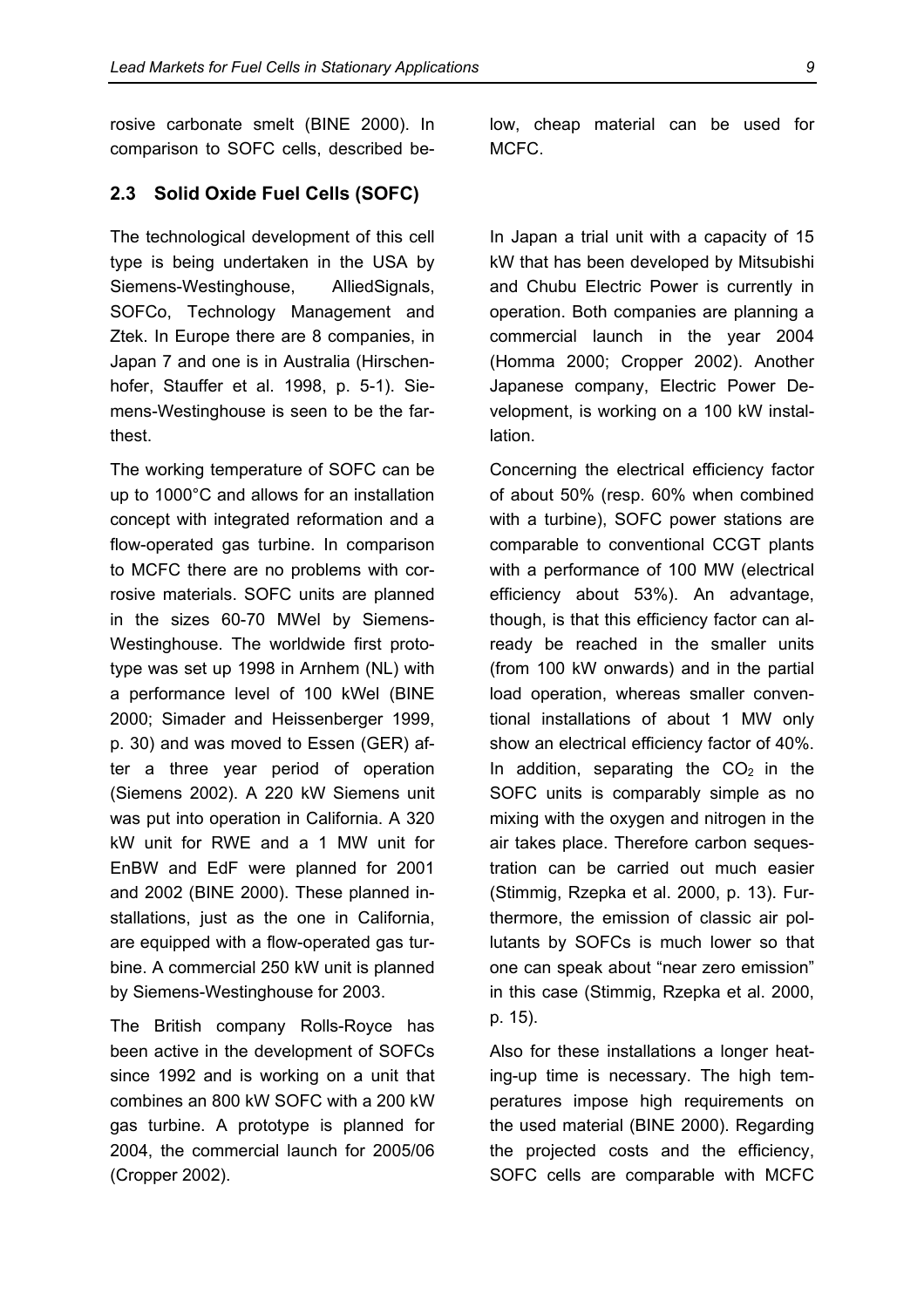cells. An advantage of SOFC cells is above all when they are combined with a CCGT power station as is foreseen because of their higher electricity efficiency (Brown and Jones 1999, p. 25). However, such a combination is also being developed by Fuel Cell Energy for MCFC cells. Furthermore, SOFC cells, just like PEFC installations, though not MCFC or PAFC, are being tested in very small units.

A 1 MW unit that is planned by Siemens/Westinghouse combines a SOFC fuel cell with a gas turbine. Thereby the fuel cell replaces the furnace of a CCGT plant. With this unit, an electrical efficiency factor of 60% is expected (Hirschenhofer, Stauffer et al. 1998, p. 1-18). In the long term perspective (until 2015), installations with a performance range of 50-60 MW are planned (Simader and Heissenberger 1999, p. 30).

A test unit of a hybrid installation with a performance level of 220 kW was put into operation in the year 2000 in the USA. The electrical efficiency was stated as being 57% (Cirkel 2000, p. 90).

## **2.4 Comparison of the Fuel Cell Types**

Brown and Jones (1999, p. iv) compare the characteristics of the different cell types that can be considered for use in stationary units (table 1). At the same time assumptions on the prices and availability differ considerably from other sources.

High temperature cells have several advantages: firstly, demands regarding the fuel purity are low (with the exception of pollution by sulphur), secondly, a reform process for the separation of hydrogen out of the respective fuel can be dispensed with as the operational temperatures allow for an internal reform process, and thirdly,

A further development direction by Siemens-Westinghouse is a "zero emission unit" for which the  $CO<sub>2</sub>$  created is sequestered and stored in exploited oil fields. This technology is being developed together with Shell (Cirkel 2000, p. 91).

The Siemens-Westinghouse unit is supposed to cost USD 1500/kW (Lievonen, Císcar et al. 2000, p. 65). The stack alone is quoted with USD 700/kW, the material costs, however, are only USD 7-15/kW. The major share is constituted by the assembly costs. This hints to a large costcutting potential (Hirschenhofer, Stauffer et al. 1998, p. 5-11).

In the framework of the US government's industry initiative SECA, the development of a commercial 5 kW SOFC is being strived for, one that can be applied in a variety of sectors. By combining several stacks, power stations that have a size of several hundred kWs can be planned. Through such a standardized cell for a variety of applications, competitive prices for the cells are expected to be reached a lot sooner.

demands of the catalysts being used are lower. Whereas with PEFC and PAFC platinum is used, for MCFC nickel is used and with SOFC perovskite, a substance family that describe ceramic crystals. These catalysts are much cheaper than platinum. A disadvantage, however, is the complex cell design and the higher maintenance requirements (Hirschenhofer, Stauffer et al. 1998: p. 1-5). The reliability of high temperature cells during continuous operation could not be demonstrated up to now. The development status is restricted to pilot units.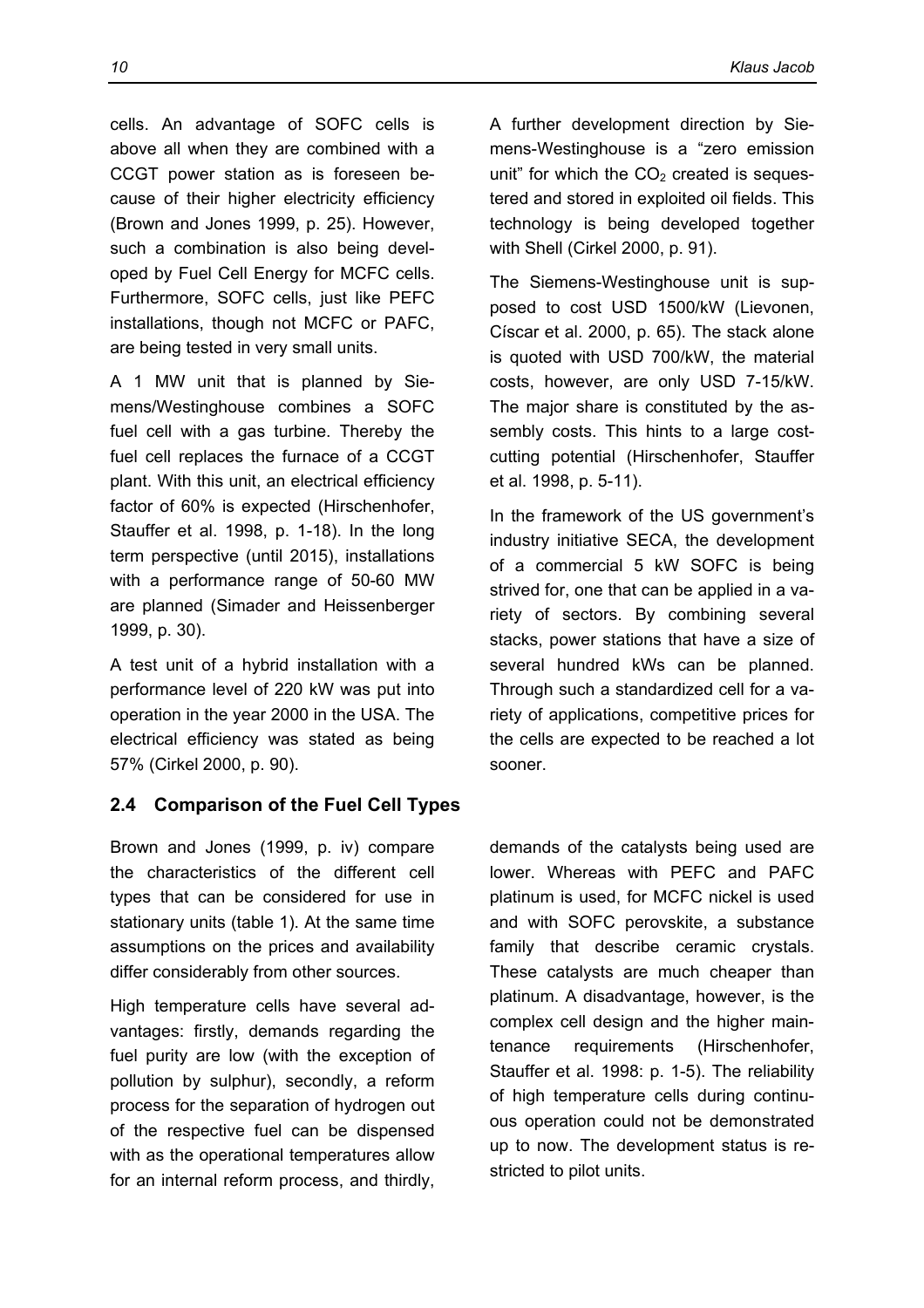| Characteristics                                  | <b>Fuel Cell Types</b> |             |             |             |
|--------------------------------------------------|------------------------|-------------|-------------|-------------|
|                                                  | <b>PAFC</b>            | <b>PEFC</b> | <b>MCFC</b> | <b>SOFC</b> |
| Current development stage                        | <b>Series</b>          | R&D         | R&D         | R&D         |
| Begin of commercialization                       | 1992                   | 2001        | 2002        | 2003        |
| Market maturity                                  | $2005+$                | $2005+$     | $2005+$     | $2005+$     |
| <b>Expected installation costs USD/kW</b>        | 1500                   | 1300        | 1300        | 1300        |
| Costs for the replacement of the stacks (USD/kW) | 360                    | 220         | 430         | 400         |
| Lifetime of the stacks (hours)                   | 60,000                 | 40,000      | 50,000      | 40,000      |
| Fixed operational costs per year and USD/kW      | 30                     | 30          | 8           | <b>20</b>   |
| Variable operational costs USD/MWh               | 1.4                    | 1.4         | 2.0         | 2.5         |
| Electrical efficiency factor (%)                 | 37                     | 36          | 52          | 63          |
| <b>Total efficiency factor</b>                   | 73                     | 70          | 82          | 77          |
| Usable temperature °F                            | 250                    | 160         | 1050        | 400         |
| Annual availability (%)                          | 97                     | 96          | 95          | 86          |

*Table 1: Comparison of Fuel Cell Technologies* 

(Brown and Jones 1999, p. iv).

Up to now, about 80% of the installed fuel cell facilities are based on PAFC technology. However, in 2003 most of the installed systems were based on MCFC technology (ca. 40%), followed by PAFC with ca. 35% and PEMFC with 20% (Cropper, Geiger et al. 2003).

It remains, however unclear which of the technologies will be actually successful in competition with conventional energy technologies. The PAFC technology seems to be outdated and the recent overtaking of MCFC installations seems to prove this assumption. Regarding stationary applications the high temperature technologies MCFC and SOFC have advantages regarding the usable heat. However, PEM fuel cells might achieve more comprehensive learning and scale effects because of their utilization in mobile applications.

#### **2.5 Comparison of the costs to conventional energy technologies**

Fuel cells are under high cost pressure as they, when compared to existing technology (combustion engine, conventional power stations, etc.), promise little or no additional value – the generated electricity has the same quality like from conventional generation. It is only if there are major changes in the framework conditions for conventional technologies in terms of stricter emission standards, that fuel cells may gain considerable advantages. Therefore, fuel cells are a substitute product. Other advantages include the marginally higher fuel efficiency, the slightly higher

share of output of electricity, and an efficiency level, that is largely independent from the work load and the power station size, the possibility to use a variety of fuels. A disadvantage is the substantial investment costs.

Padró and Putsche (1999) compare investment costs and power production costs for different fuel cell technologies based on a literature analysis. The research is based on a variety of installation sizes ranging from a few kW to up to 100 MW. Accordingly, for SOFC and MCFC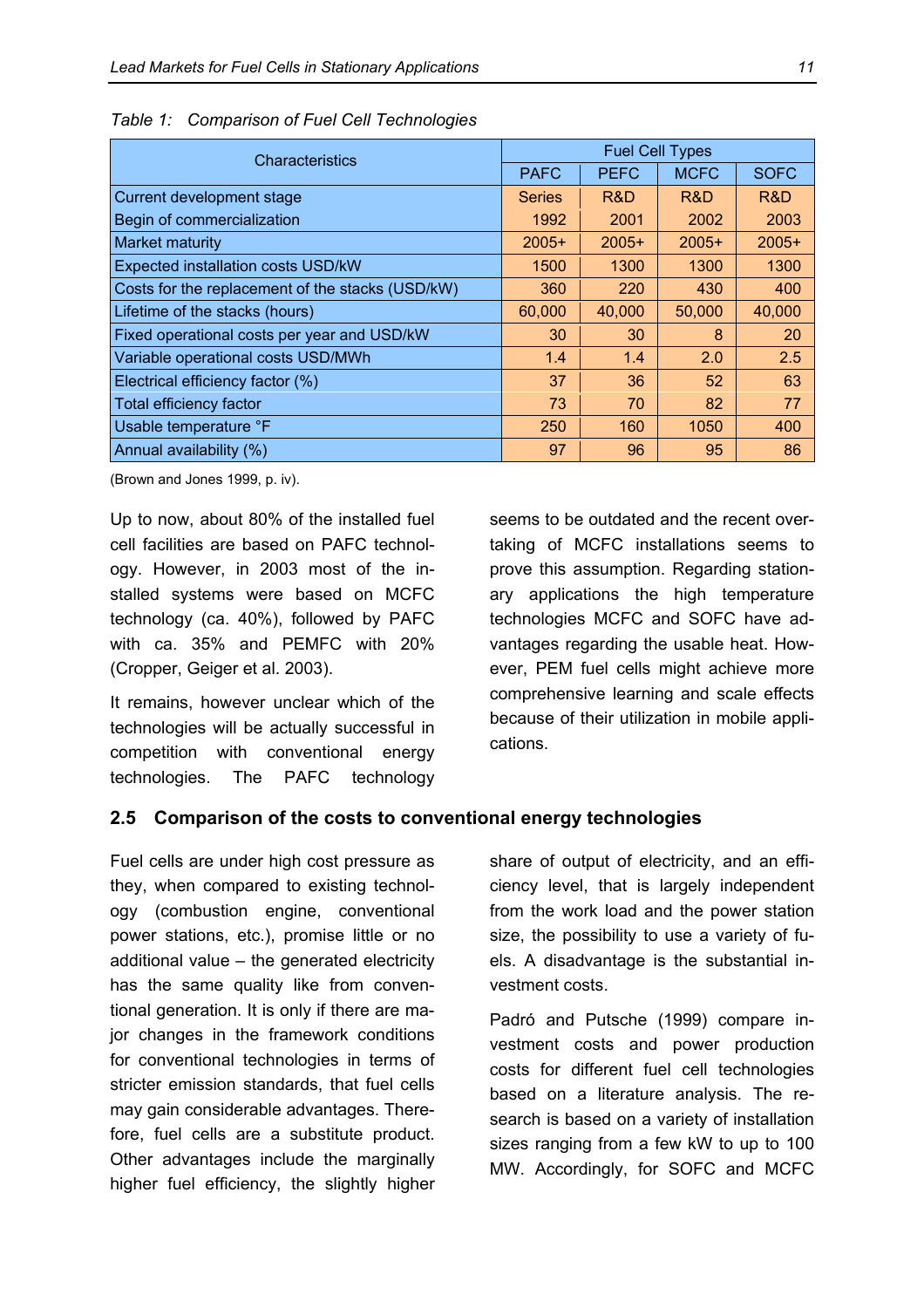fuel cell system costs of USD 600-1000 are expected. For stationary PEMFC or PAFC units, however, higher costs (USD 1000-2500) are generally expected. Power production costs are calculated to be USD 0.06 – USD 0.13 per kWh (pp. 17-22).

There are, however, some niche markets already today for which the higher installation costs seem to be acceptable already today. These are mainly applications for which a high reliability of electricity service is required. Due to the few moving parts fuel cells are expected to be a highly reliable technology, however, apart from

#### **2.6 Comparison of Environmental Impacts**

Dienhart et al (1998) compare a PEFC fuel cell with a motor-powered CHP and arrived at the result that the fuel saving value, depending on the system compared, is between 5 and 15%. In comparison to motor CHPs as well as production that is uncoupled to the power net, fuel cells show the lowest value in nearly all air pollutant categories. According to the calculated example given by the authors, in order to reach the comparative electricity price of a motor-driven CHP plant, the investment costs should not be above about EUR 850/kW. All in all, the authors claim that the ecological advantages of fuel cells in relation to motor-driven CHPs are not clear enough in order for a replacement to take place. The cost reduction potential, though, for motor-driven CHPs is seen as being pretty much exhausted (Bünger 2000).

In contrast, a study by the US Department of Energy (Department of Energy 2003: p. 5) highlights the environmental advantages. Here, however, fuel cell power stations are compared to the currently run PAFC the long term reliability has not been proven yet (Pehnt and Ramesohl 2003).

Furthermore, a considerable rise in the share of decentralized power generation is expected. Pehnt and Ramesohl (2003) quote a study of Allied Business Intelligence which expect a rise from now 20 GW to 280 GW–350 GW world-wide in 2011. Another market survey of the German based utility RWE predicts a share of 30% of electricity produced by distributed power in Germany in 2015 of which a considerable share is likely to be provided by fuel cells.

coal, gas and oil power stations. In comparison to an average US power station, a natural gas run PAFC fuel cell emits only 0,2% of classic air pollutants. The  $CO<sub>2</sub>$ emissions are quoted as being about 40% of the emissions of conventional power stations.

In a more extensive comparison of conventional technologies with high temperature fuel cells, Dienhart et al. (2000) conclude that fuel cells have advantages when it comes to the electrical efficiency factor, the combined heat and power (CHP) coefficient, the partial load behavior, the environmental effects, availability and  $-$  at least potentially  $-$  with regard to the maintenance expenditures and load change speed. The disadvantages of fuel cells are that dual fuel operation (gas and heating oil) is not possible and the operational starting time is a considerable longer and much more costly after longer periods of shut-down. However, the overall efficiency factor during combined heat and power (CHP) operation and the temperature level of the processing heat are com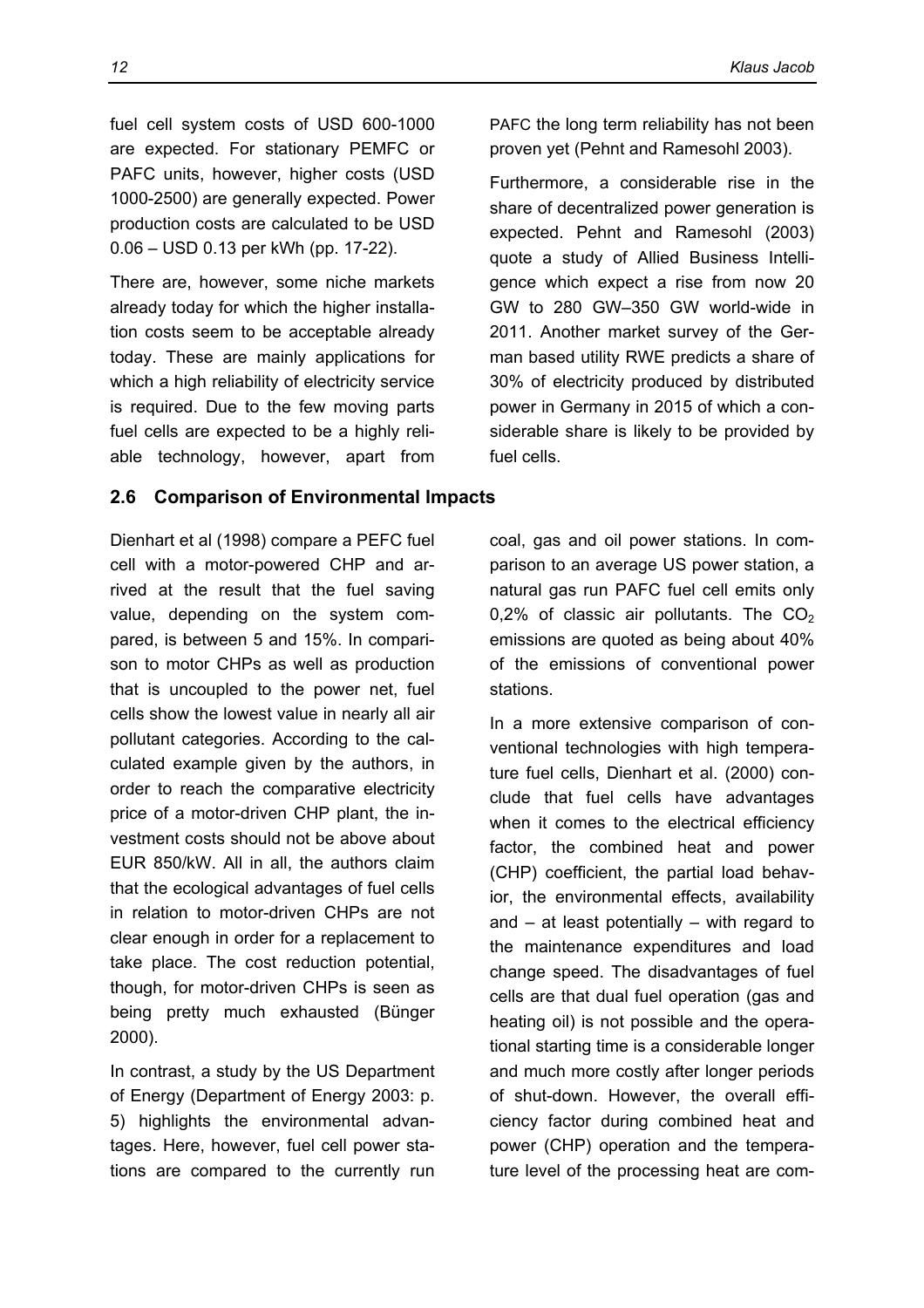parable. The competitive investment costs for the module (without the connection) are quoted as being EUR 700-1050/kW. The fuel saving has a positive effect, the negative side is the fact that the stacks have to be replaced after about 5 years. The market in Germany for decentralized CHP installations within a performance range of 0,1-10 MW is around 500 MW/a. Export markets may eventually be established with the EU's objective of doubling of the CHP level from currently 9 to 18%. In the medium term the integration within coal power stations could represent a further new market segment. With the upcoming age-related replacement investments for power stations with a volume of 30,000 MWel up to 2010 in Germany, fuel cell systems could also profit from the promotion of CHPs (e.g. by obligatory quotas for CHP). However, a decentralization of power production does not necessarily have to rely on fuel cells; this can also be achieved with conventional power stations.

## **2.7 Market for CHP Installations**

The following illustration (see figure 3) gives an overview of the percentage of CHP-produced electricity in the mid 1990s in Europe, which at the same time represents the market potential for the fuel cells discussed here .

The most promising markets for decentralized CHP installations are expected in Germany. These are accounted for with 2,700 units with a capacity ranging from 5 kWel to 4 MWel, totaling to a capacity of 1450 MWel (that is 1,2 % of the overall capacity for electricity generation) and a growth of 250 MW/a (Nitsch and Dienhart 1998). Pehnt and Ramesohl (2003) quote Fritsche (1999) compares different fuel cell types with conventional CHPs of different sizes and a fuel cell power station with regard to emitted pollutants per 2 kWh thermal output and 1 kWh electrical output. The comparative standard therefore takes account of the higher heat level of conventional power stations. The author comes to the conclusion that fuel cells have the lowest level for all emitted "classic" pollutants. Concerning  $CO<sub>2</sub>$ , fuel cells are a bit behind (5-10%) the emissions of CHPs. All in all, this study sees no clear advantage for fuel cells; the much lower air pollutants though could be an advantage in areas heavily affected by this problem. The economic advantage of fuel cell power stations would only be given when the emission standards set for conventional power stations are tightened and therefore the operating costs made more expensive (Dienhart, Pehnt et al. 2000). Furthermore, fuel cells that are powered by pure hydrogen that in turn is produced by renewable energies has virtually no emissions.

scenarios of up to 50 GWel for domestic CHP utilities until 2020 in the EU-15 countries and a total of 190 GWel. However, the situation has changed dramatically after the liberalization of electricity markets that lead to a decline in investments. The future of investments in CHP technologies remains unclear.

Whether fuel cells succeed in taking over a larger market share depends on the investment costs. The competitive costs of  $\epsilon$ 700-1050/kW quoted in several studies are still relatively far away from the current prices.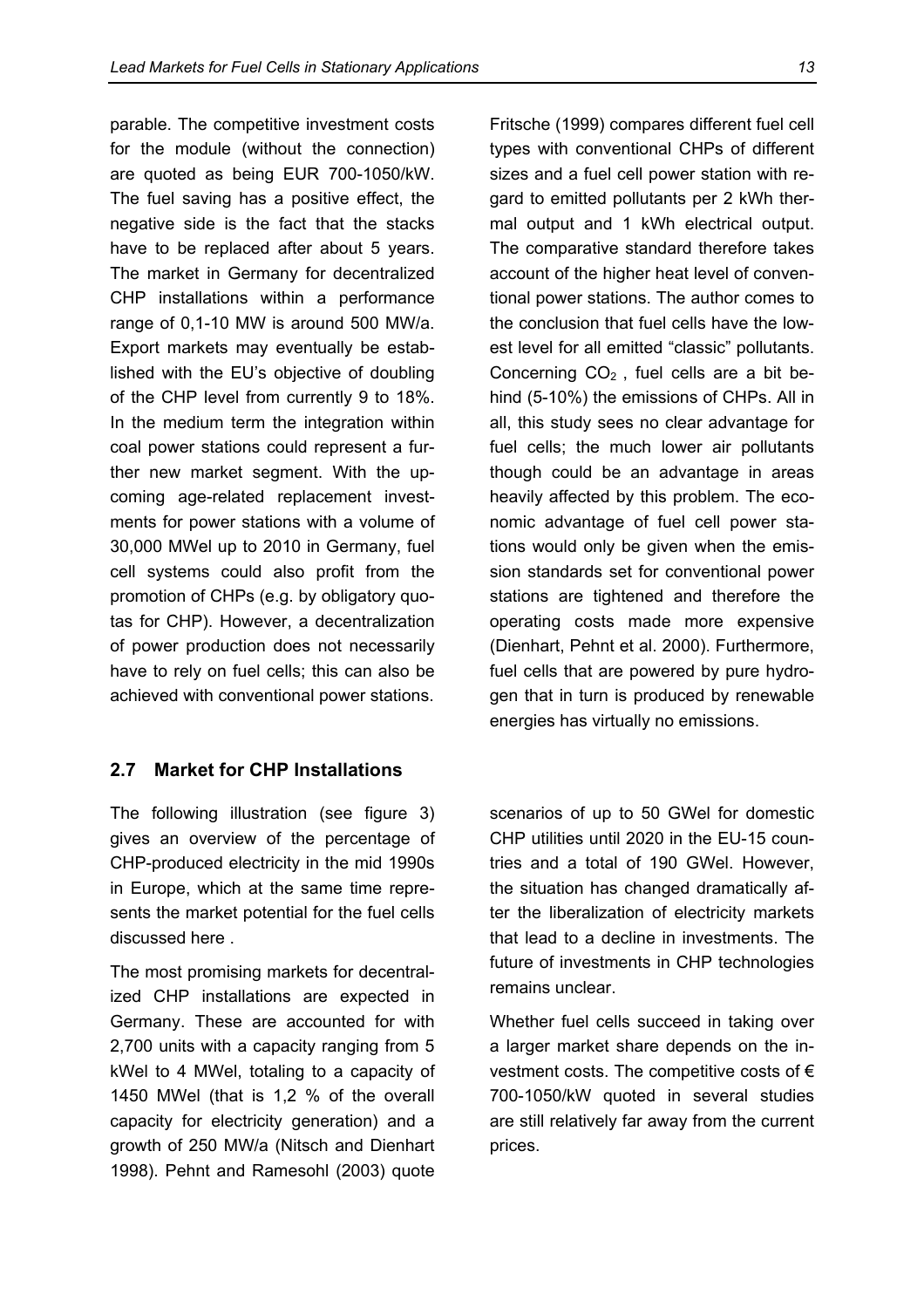

Source: Nitsch and Dienhart 1998

*Figure 4: Expected learning curve fuel cells* 

The only PAFC unit worth mentioning (in terms of output figures) costs USD 3000/kW, the Berlin PEFC is listed with USD/€ 8000, the Siemens-Westinghouse SOFC unit was announced with USD 1500/kW. However, considerable learning effects during the early diffusion phase can be expected. Based on experiences with other energy technologies a learning factor of between 0.75 and 0.9 can be assumed (Birnbaum, Dienhart et al. 1999).

Based on these target values and parameters Pehnt and Nitsch (2000) judge that in order to reach EUR 1,000/kWel, a starting point with a series production of EUR 5,000/kWel must be assumed, as well as an installed capacity of 5 MWel at the start of series manufacturing. Furthermore, a cumulative performance level of 700 MW is necessary in order to reach the given target value.



Source: Birnbaum, Dienhart et al. 1999, p. 86

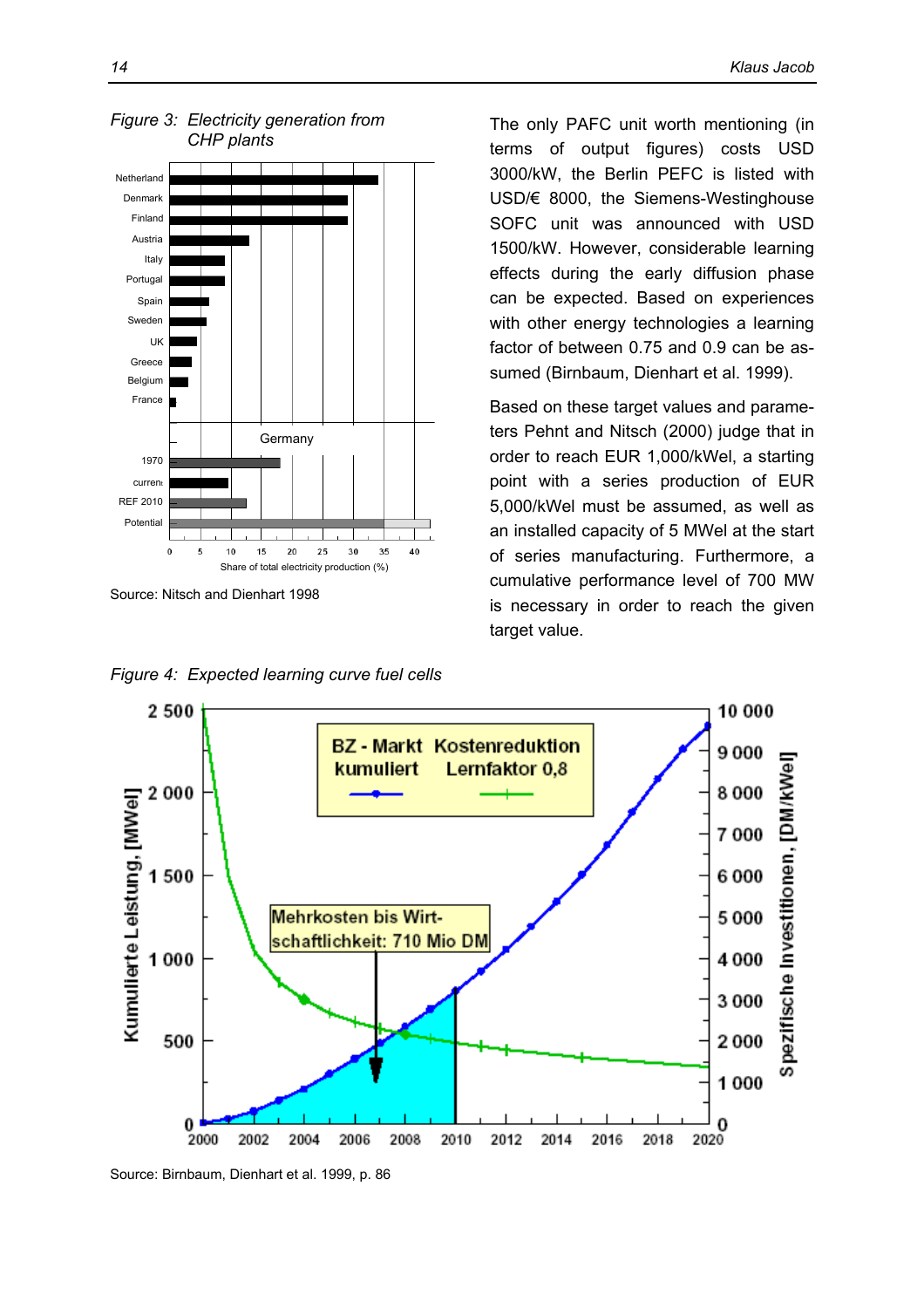## **3 Political Instruments**

A variety of framework conditions influence the adoption of the fuel cell (Stolten and Höhlein 2000; Department of Energy 2003, Bünger 2000; Birnbaum, Dienhart et al. 1999, Pehnt and Ramesohl 2003). These can be differentiated in terms of, first, the factors that can be influenced by political measures and secondly the relatively static economic and regulatory frameworks:

Political measures in favor of fuel cell introduction framework:

- At the current stage of fuel cell development, that is largely still in the R&D phase, incentives for potential users are called for, as for example subsidizing demonstration projects. Furthermore, it is called for further promotion of basic research, especially the reduction of cost risks for privately funded research. In order to achieve a signal effect that motivates private actors to invest in the development of fuel cells, long-term political measures are said to be necessary as well as the coherence of the measures of different policy sectors. Energy, environmental and industrial policy makers should not send out confusing and contradictory signals. The difficult phase of the market launch can be overcome through public procurement, thereby involving a range of different state actors. R&D activities should be supported by the inclusion of fuel cell technology in training courses at a university level.
- When it comes to the market introduction, it is called for strategies that provide a stabilization of the market prospects for fuel cell generated power. Important factors in this respect is the political framework for CHP in general, e.g.

emission standards for CHP installations, measures for the support and promotion of CHPs and tax breaks for fuels and the infrastructure for heat usage. The conditions for CHP production are however still marred by uncertainty in most countries. Important in this respect are non discriminatory rules for third party access to the power grid, i.e. clear, legally secured rules for the feedin of surplus electricity and for the purchase of reserve and balancing power. The market introduction can be furthered by subsidizing the prices for fuel cell generated electricity very much alike for power from renewable sources. A frequent topic in the literature is the need to simplify existing regulations (e.g. training and allowing craftsmen to connect the gas as well as electric systems), just as it is necessary to harmonize this on a European level in order to allow for the export of the technology. This is also valid for fuel and safety standards. Furthermore, setting standards and norms for the operation of fuel cells is necessary in order to minimize possible liability risks.

• Finally, the chances of fuel cells depend on the framework conditions for conventional energy technologies. If environmental policies lead to an internalization of environmental costs caused by energy production, the allowable investment costs for fuel cells are higher. However, since the costs of fuel cells are today 2 to 10 times higher than conventional technologies, it seems unrealistic that such strict measures are applied which bring the costs of conventional technologies on a comparable level. The instruments for such a strategy are GHG taxes, emission trading,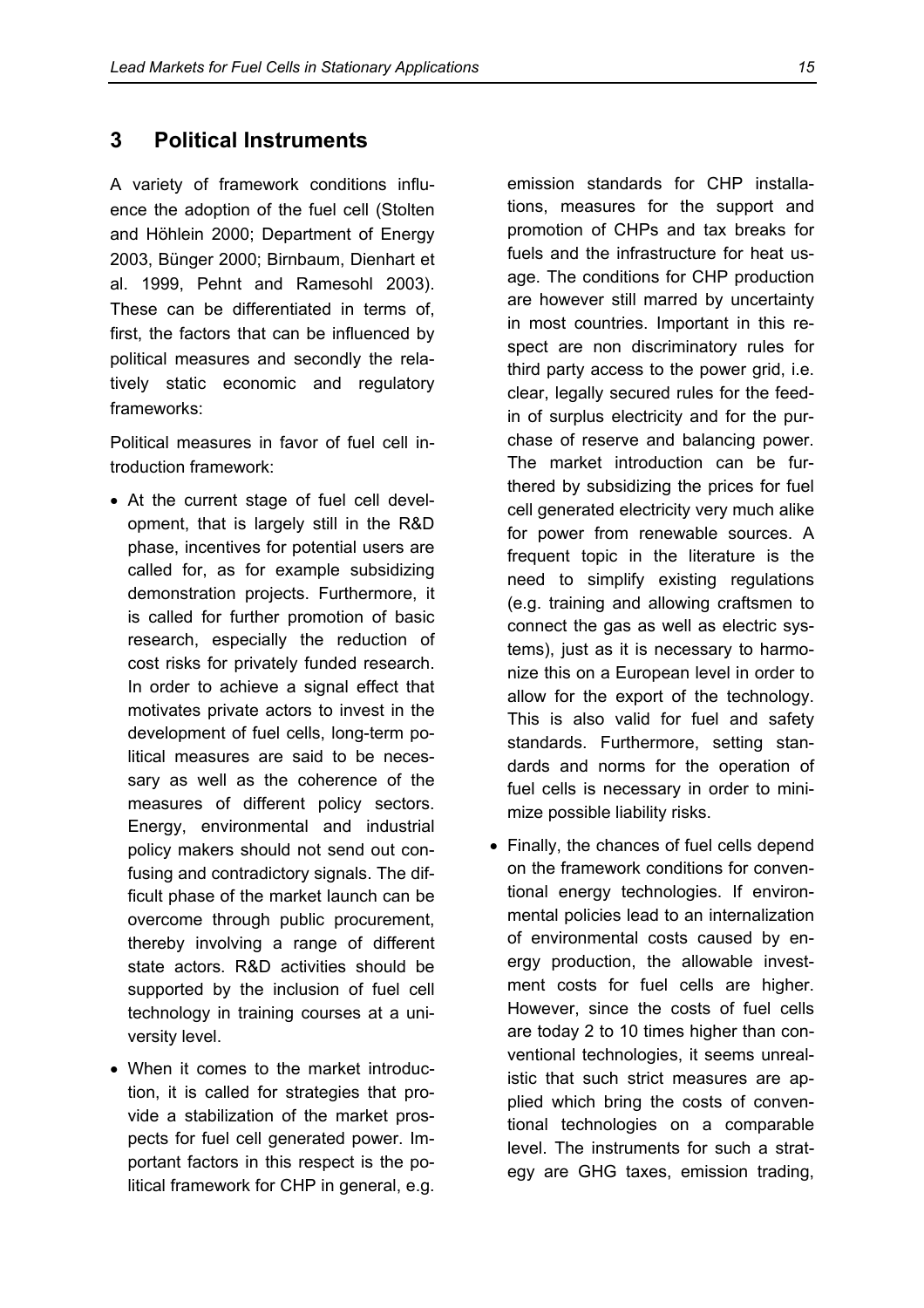stricter emission standards for classical air pollutant, etc.

Static frameworks and trends:

- There is uncertainty about the market conditions for CHP, especially considering the liberalization of the energy markets. Even though liberalization at first led to a decline in energy prices and therefore was an unfavorable development for alternative technology, in the future liberalization may be favorable for decentralized electricity generation because transmission and distribution costs could be saved.
- Among the various CHP technologies, advantages for fuel cells are ascribed due to the lower heating requirements in buildings as insulation has been improved and the increasing share of demand for electricity compared to the demand for heat. By this it is expected that the demand for heat is growing slower than the demand for electricity.
- The relationship between electricity and gas price is important: the smaller the ratio is, the less favorable it is for fuel cells. If the difference of prices for each kWh of gas is high, there are stronger incentives for a production of electricity.

## **4 Comparison of Fuel Cell Policies**

### **4.1 USA**

In the USA the research dealing with fuel cells is mainly financed by NASA, EPA, DoE and DoD on a federal level. With the funding, energy, environmental, industrial and military issues and objectives are pursued. Accordingly, a number of different state agencies are involved in the support of the development and application of fuel cells.

The NASA first developed fuel cells for the application in space travel in the 1960s. At present it is mainly involved in the development of smaller PEFCs that are also being used in space travel.

The program of the Department of Energy (DoE) is co-financed by the research and development activities of industry. The share of industry of the R&D expenditures is 40%. The support for PAFC was finalized, the funding was shifted in 2002 in favor of MCFC and SOFC technologies. Targets of the support are cost reduction regarding the materials used as well as enlarging the production capacities in order to utilize scale effects (Department of Defense 1998, p. 7). A program for R&D support for stationary installations with high temperature cells was budgeted at about USD 50 Mio./a in the mid-1990s. The aim of the program is to support the market launch of such units, not least owing to industrial-political reasons. A competitive industry is supposed to be created with these grants, using export chances as well. For the market launch support, the DoE has also, amongst other things, worked out national and international market analyses. The focus of the program was on participating in financing the construction of the demonstration installations.

The Environmental Protection Agency (EPA) is supporting a SOFC demonstration installation together with the DoE. This unit has a performance capability of 1.3 MW and it is being constructed at an EPA laboratory. The construction of the installation was planned for 1998-99 (Department of Defense 1998, p. 8).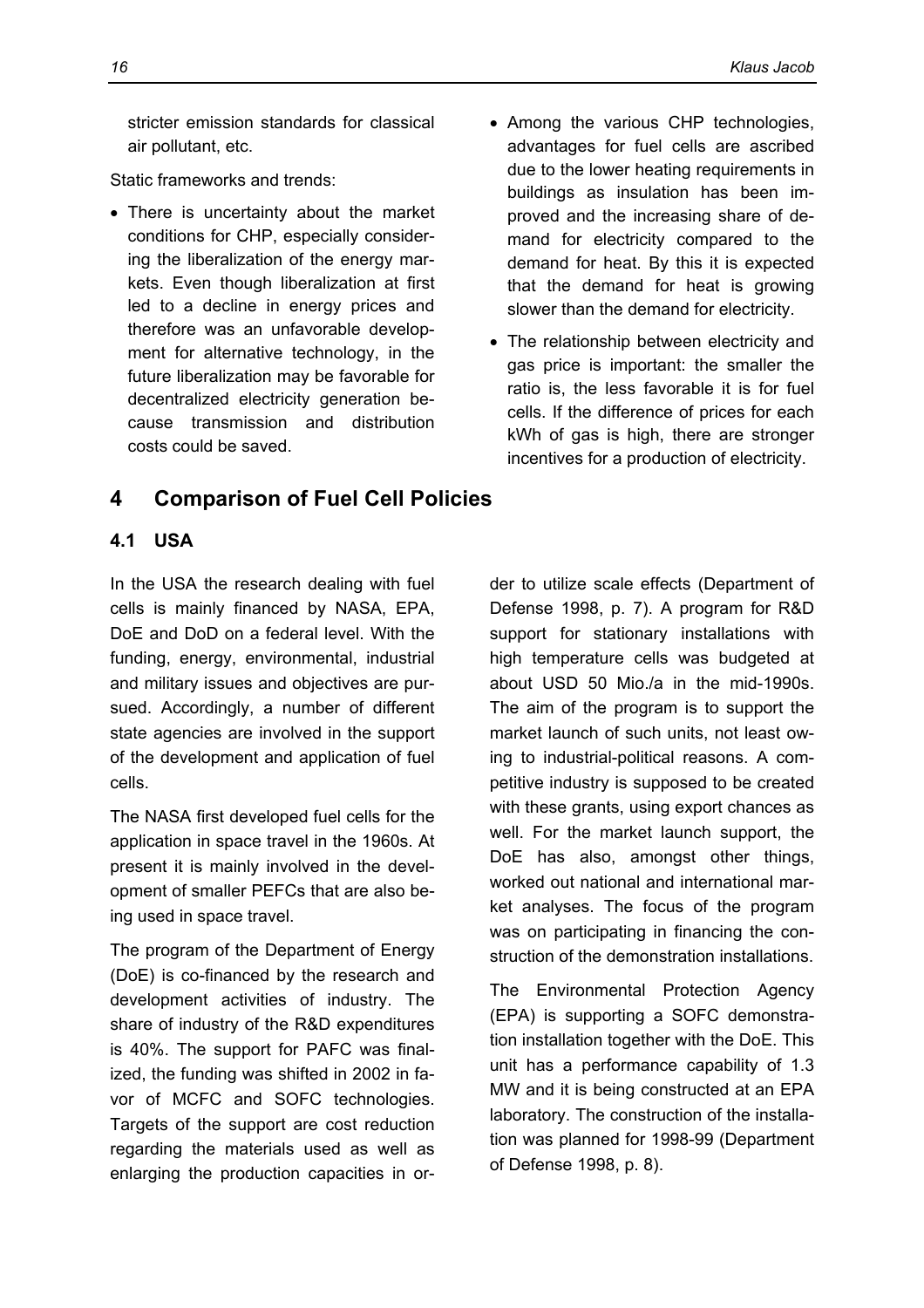The Department of Defense (DoD) has started, a total of three programs for the promotion of fuel cells: (1) the DoD demonstration program which financed the supply of PAFC units for military installations, (2) the DoD Climate Change Fuel Cell Program out of which other installations receive their subsidies and (3) the Navy Environmental Quality Program out of which a 250 kW PEFC unit for a naval base amounting to USD 1.75 million was financed.

Research in the US was initially concentrated primarily on the development of PAFC units until their market introduction. Currently, the focus is shifted on MCFC and SOFC units (Brown and Jones 1999, p. 8). In the year 1999 a public-private partnership for the further development of SOFC fuel cells was set up by the Department of Energy. The aim was to reduce the costs for this type from currently USD 4000/kW to USD 400 within 10 years. This is supposed to be realized with the help of a 3-10 kW block that can be flexibly combined with different units and produced in larger numbers whereby further potential cost-cutting measures can be reached. This program is designed to help the industry out of a Catch-22 situation: the price for fuel cells is currently too high to allow to sell larger numbers and, at the same time, the number of sold units is too small to allow viable cost reductions. Another objective of the program the realization of an efficiency factor of 40-60%; when combined with steam turbines it should go far beyond this mark. The alliance, named Solid State Energy Conservation Alliance (SECA), includes industry, research and government agencies. The

program has been set up to run 10 years and the turnover is expected to be USD 500 million, of which USD 271 million are contributed from the public sector.

Apart from the financial grants, there are special regulations for patents on innovations developed within the program framework. These patents must be made available to the other industrial corporations taking part in the program for at least one year at "reasonable" licensing conditions and have to be offered nonexclusively. Thereby, the cooperative development of a single cell type is supposed to be made possible (Department of Energy 2002, p. 20).

In coordination with the Department of Energy and within the framework of the DoD Fuel Cell Demonstration Program, the Department of Defense has installed a total of 30 of the ONSI PC-25 as demonstration units. Furthermore, in the fiscal year (FY) 1993 USD 18 million and in the FY 1994 USD 18.75 million were made available. The aim of the program was to stimulate growth in the fuel cell industry and to examine the role of technology for the longterm energy strategy of the DoD (Brown and Jones 1999, p. 27).

Through an investment support program (Climate Change Fuel Cell Program, FY 95-97), the price of the ONSI installations was subsidized from USD 3000/kW to USD 2000/kW. Preferential treatment was given to those units that were installed in the US military sector. About USD 18 million were spent for this program (Brown and Jones 1999, p. 7; Department of Defense 1998, p. 11).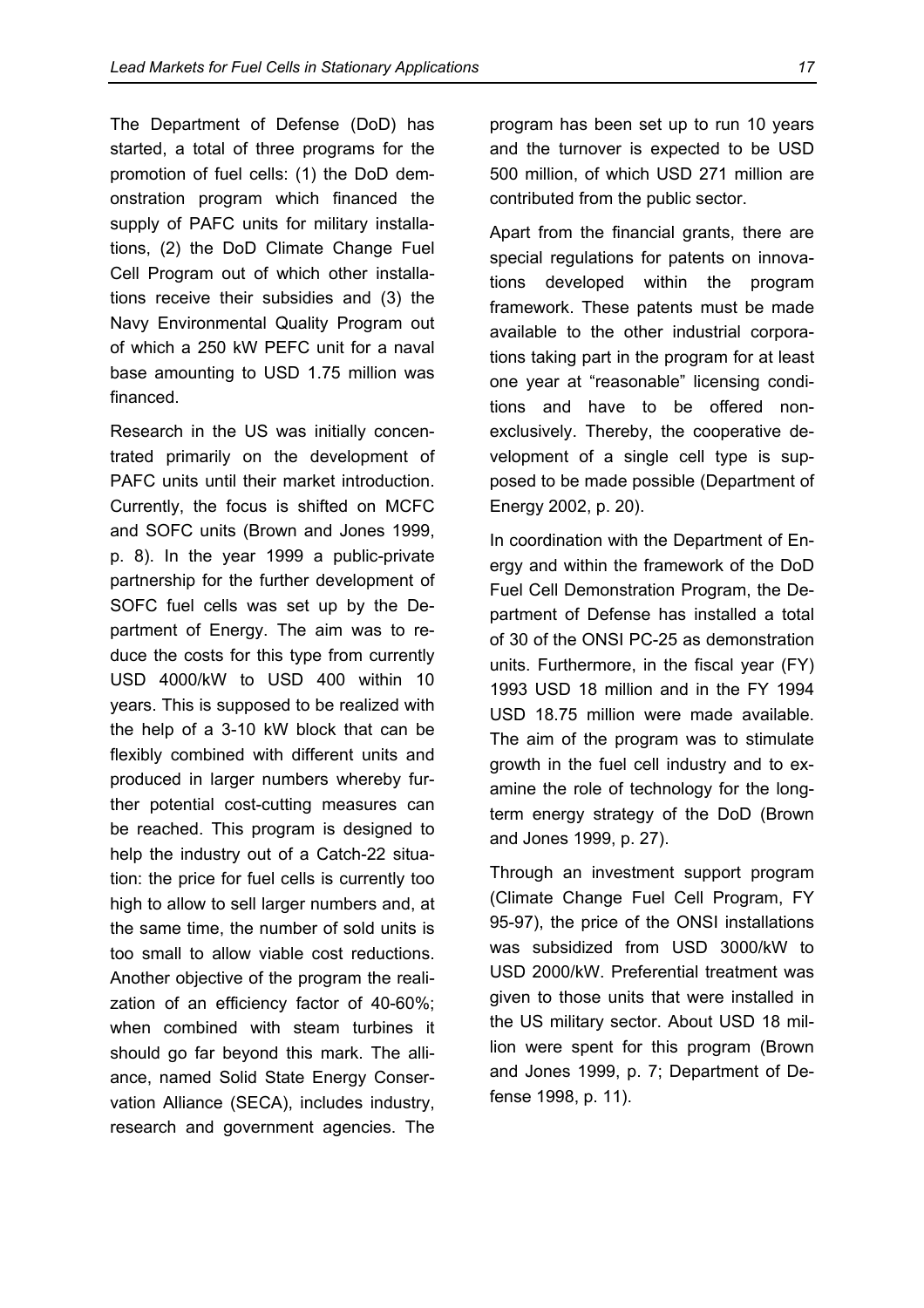#### **4.2 Japan**

The development of fuel cells in Japan mainly took place within the frame of publicly financed programs that were undertaken by NEDO (New Energy and Industrial Technology Development Organization). Since 1993 their activities dealing with fuel cells are merged in the "New Sunshine Program". The program is continuing on the support measures initiated in 1974. NEDO started with the PAFC development support in 1981 and with the MCFC technology in 1984. Research programs on SOFC were initiated in 1989 and on PEFC from 1992 onwards (Homma 2001).

The so called "Moonlight Project" started in 1981, was supposed to run for 17 years and had a cash volume of USD 520 million. This as well as other energy and environmental projects were amalgamated into the New Sunshine Project in 1993. In the year 2002 the R&D budget for fuel cells was nearly doubled from USD 119 million to USD 220 million; for 2003 USD 288 million are foreseen (Department of Energy 2003).

As for the framework conditions regarding energy prices, it is worth mentioning that the Japanese electricity prices are the highest of all OECD states.

The high costs result from the comparatively high capital expenditure for power stations (higher costs for land, safety standards, compensation for the affected communities and an oligopolistic structure of the power station providers), higher fuel costs that are caused by environmental requirements and transport costs, demanding safety standards for power stations, an unfavorable relationship of the base and peak load, and finally, due to the refinancing of the subsidies supporting the use of local coal (International Energy Agency 1999).





(International Energy Agency 1999)

The step-by-step liberalization of the energy markets, begun in 1995, in connection with the market appearance of independent power producers, will only have an effect on some of these factors. Therefore, in spite of the price decline that has been taking place since the mid-1990s, prices will not reach the same level as in other OECD countries.

The market for combined heat and power production in Japan has had a favorable development since the mid-1990s; therefore the necessary regulatory framework and infrastructure for fuel cells are available. However, generating capacity is far below that of Germany and the USA.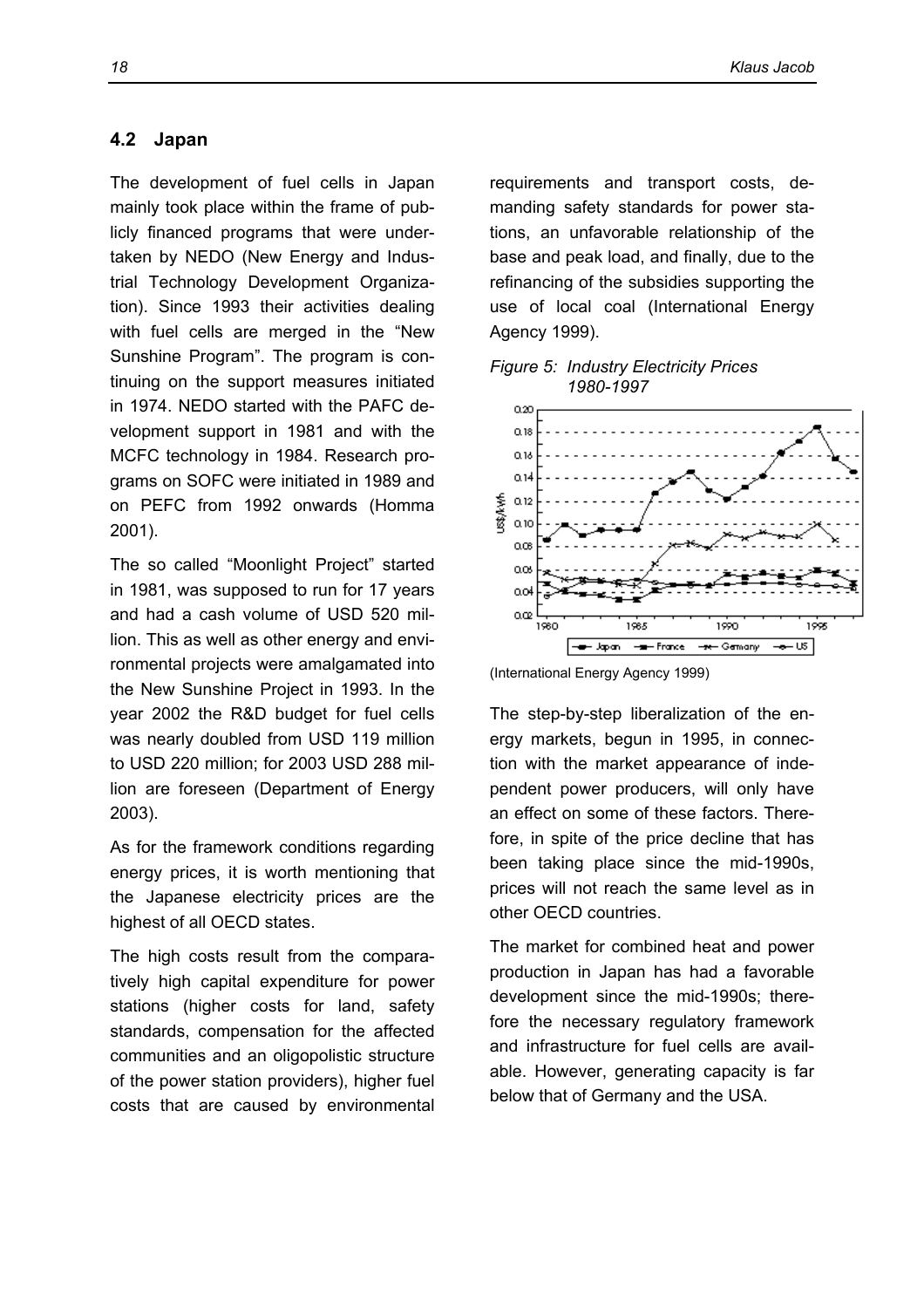

*Figure 6: Number and Capacity of CHP Installations in Japan 1980-2002* 

In Japan, the Tokyo Electric Power Company set up the world's largest PAFC unit, with a capacity of 11 MW (Brown and Jones 1999, p. 7). A 1 MW MCFC unit was in operation from 1999 to 2000. Since 2000, the construction of a 300 kW installation is being supported and for 2004 the operation of a 750 kW installation is planned. The grant budget for R&D in this

#### **4.3 Germany**

Industrial research activities in Germany date back to the 1950s, when companies such as Varta or Siemens searched for possible applications for alkaline fuel cells. In 1982 a 100kW installation was build for a military submarine. Daimler–Benz demonstrated the automobile application for the first time in 1985 (Geiger 2003). Germany is the leading country regarding both the development as well as the installation of demonstration plants. About 75% of all technology segment was USD 17 million in 2002. About the same sum is envisaged for SOFC and PEFC development. PEFCs are supposed to be developed for both mobile as well as stationary applications. Altogether USD 156 million have been made available for a 10 year program; this amounts to four times the amount granted up to now (Department of Energy 2003).

applications in Europe are located in Germany (Geiger 2003).

Investing in fuel cells has, besides the support for renewable energy, become an important focus of the energy policy of the federal government led by a coalition of Social Democrats and the Green party. As part of a national sustainability strategy a pilot project "Virtual power station" of the German Energy Agency is planned. Hereby fuel cells in homes are connected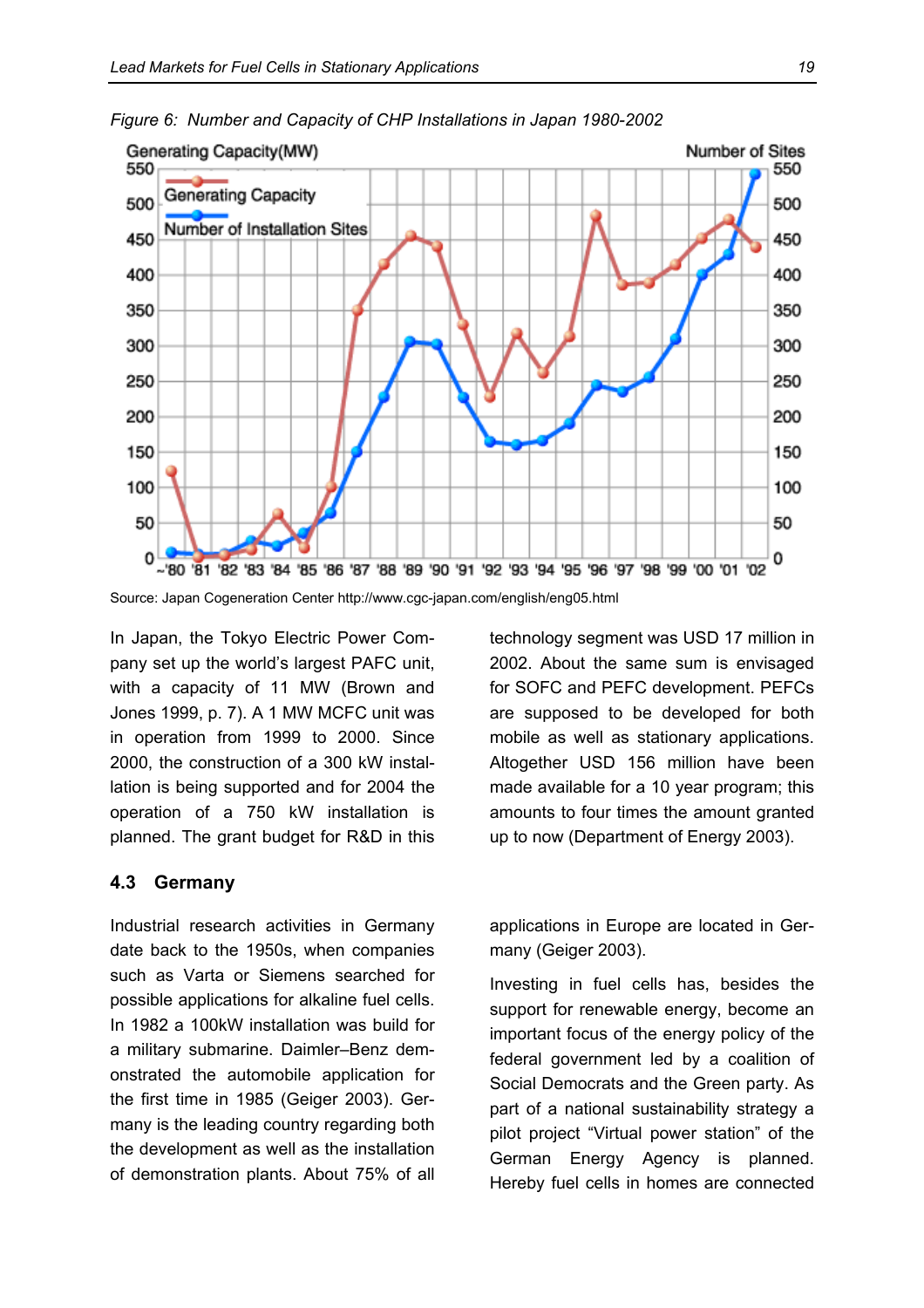with each other so that they achieve the effect of a power station (http://www.bundesregierung.de/Themen-A-Z/Nachhaltige-- Entwicklung-,9064/Pilotprojekt-Energie.htm). The research grants were also much improved (see below). The amount of the grants therefore takes third place after the USA and Japan (Department of Energy 2003, Industry Canada, PriceWaterhouse-Cooper et al. 2003).

In mid-2000, all in all 16 fuel cell projects were realized in Germany, 14 of these with the above described PAFC ONSI units. The other two units are a PEM in Berlin and a MCFC in Bielefeld. Three of the older installations were shut down in mid-2000. Furthermore, 4 PEM units for small homes with 3 kWel were in operation (ASUE 2000: p. 16).

Power production from fuel cells has been given privileges by the CHP law that came into effect on 1.4.2002. The aim of the law is, among other things, to support the market launch of fuel cells. For fuel cell units that are set up after the law came into force in 2002, the network operators have to pay a supplement above the agreed-to supply tariff for a timespan of 10 years from the start of operation, amounting to 5.11 ct per kWh. This surcharge applies to new, small CHP installations. For older and bigger installations, lower surcharges are envisaged that are also degressive in character.

In addition, CHP installations are generally given preferential treatment by the law dealing with the introduction of the ecological tax reform. Since the stage 5 has come into force on the 1.1.2003, the law excludes energy self-production by units up to a capacity of 2 MW from the energy tax. Furthermore, CHP operators of installations with a yearly usage level of at least 60% are exempt from the ecological mineral-oil tax (0.366 ct/kWh for natural gas). At a yearly usage level of at least 70%, the exemption also covers the regular mineraloil tax (0.184 ct/kWh for natural gas)

The Federal Ministry of Education and Research chose hydrogen technology and fuel cells as one of its main focus in its research activities. In this area, about EUR 110 million in research funds were spent between 1980 and 1996. In comparison, the public funding for the development of fuel cells in the USA was USD 73 million a year and in Japan USD 65 million (the figures are for 1995).

One interest of the federal government was the construction of a pilot and demonstration unit, realized by Solar Hydrogen Bavaria (Solar Wasserstoff Bayern, SWB), together with the state of Bavaria and partners in industry. Here a closed solar hydrogen system was supposed to be constructed, including the use of fuel cells. The focus of the grant activities, however, was in the area of fuel cells. Between 1990 and 1996 DM 79 million was spent, mainly for the development of SOFC, MCFC and PEFC fuel cells. In respect to the SOFC technology, the expectation has been expressed, that domestic lignite can also be used for power generation (BMBF 1996).

In the framework of non-nuclear energy research that was supported in the years 2001-2003 by the Federal Ministry of Economics and Labour with  $\epsilon$  41 million/year, fuel cells were one of the main research areas (BMWi 2001, p. 31). There is the hope that with this technology, a leading role can be taken in the world markets for climate protection technology and an ad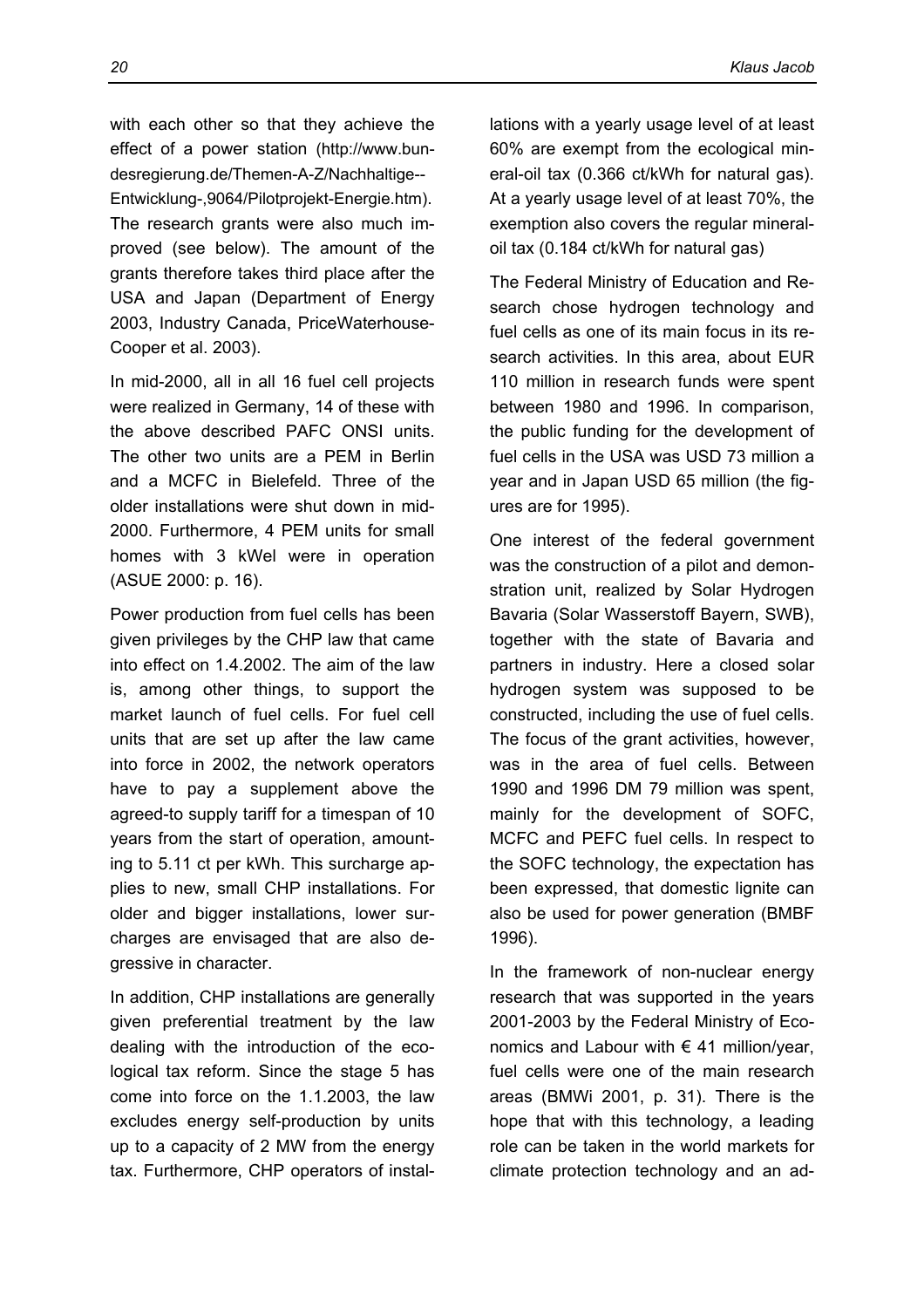vantage can be achieved in the sector of installation construction (BMWi 2001, p. 56f.). The aim of the research grants is to create a competitive industrial sector (BMWi 2001, p. 9).

Recently, the ministries of research and education, economy and the environment set up a new joint research programme ("Zukunfts Investitions Programm, ZIP") that aims to give support for the utilization of renewable energy technologies. Between 2001 and 2003 EUR 65 million were granted for projects related to hydrogen and fuel cells (Geiger 2003).

In Germany, high temperature cells are favored for stationary applications. The development of these has been supported by the Federal Ministry of Economics and Labour since the start of the 1990s. The support was concentrated on the development of CHPs with an output of 0.2-1 MW (BMWi 2001, p. 46).

Wengel et al. (2000) discuss as to how far Germany can be seen as playing a leading role in the international development and introduction of fuel cells. As supportive aspects for the stationary employment of fuel cells, they list:

• Experience with support measures with broad effect (feeding-in/supply remuneration),

#### **4.4 European Union**

Since the mid-1970s, fuel cell R&D is being supported (Department of Energy 2003). The European Union was participating in 135 research projects between 1989 and 1999; these had a project volume of ECU 381 million, of which EUR 92 million were financed by the European Union (Bahbout 2000). Between 1995 and 1998, about € 80 million was spent

- Willingness of consumers to invest for the environment and to invest in private owned real estate,
- A good manufacturing infrastructure and well as educated craftsmen,
- A trend towards a favorable power-heat mix,
- Redevelopment needs in decentralized heating units.

Impediments are:

- liberalized market with power station overcapacity and big suppliers (restrictive in the short term, maybe positive for FCs in the long term),
- dense, stable and relatively cheap electricity network.

Advantageous for the setting up of a lead market could be the high level of demand for off grid supply of electricity as here a higher willingness to pay exists. Fuel cells could be first used in off-grid areas or those that need a high level of reliability vis-à-vis the operation (hospitals, computer centers).

From these niche areas, cost-cutting measures can be realized using the experience gained as well as the scaling effects. Further markets can then be exploited. Supportive policies that use these niches can not be recognized at this stage in Germany in contrast to the USA.

(Lievonen, Císcar et al. 2000, p. 68). In the year 2001, the budget was EUR 60 million (Department of Energy 2003). With the sixth research framework program, a further extension of the research activities is to be expected. In contrast to earlier research programs, targets for fuel cells as well as for the use of hydrogen as an energy carrier are explicitly named in the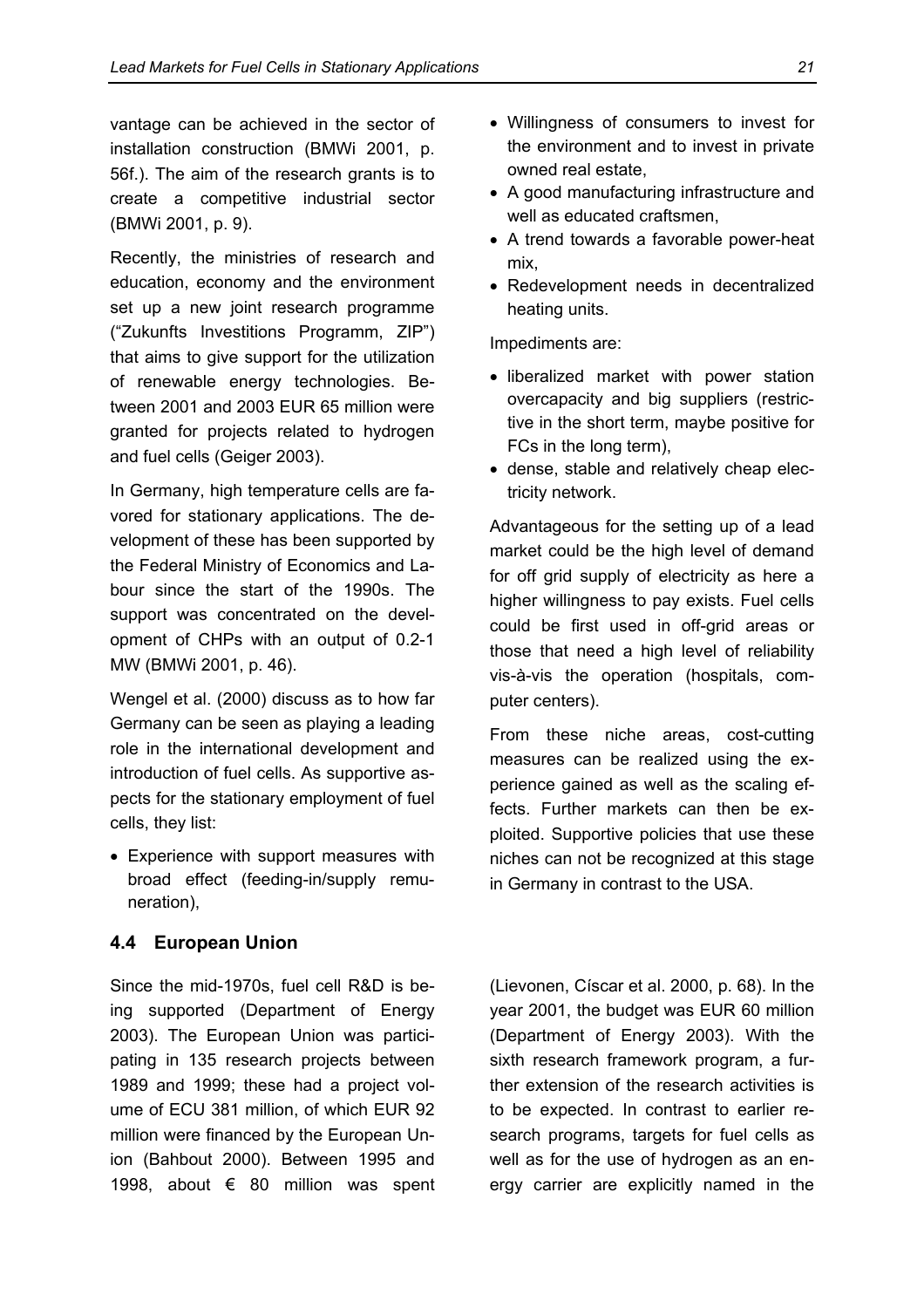main objectives. For the period from 2003 to 2006, € 50 million a year are earmarked for the support of hydrogen and fuel cells (in comparison to \$256 million in Japan and about \$300 million in the USA for fuel cells alone) (http://www.forum-brennstoffzelle.de/index.php?main=info&news=akt& akt=252).

### **4.5 Canada**

The research grants in Canada in the last 10 years have been mainly focusing on the development of PEFCs. CDN \$ 179 million were spent between 1982 and 2002 for R&D grants (Industry Canada, PriceWaterhouseCooper et al. 2003). The company Ballard Power Systems, located there, is the leader in this sector and, since 1997, joined an alliance with DaimlerChrysler and Ford Motors that has invested USD 500-600 million in the development of fuel cells. In 2002, Daimler-Chrysler announced further investments totaling USD 1 billion over the next 4 years (Department of Energy 2003).

The foci of the grants given up to now were support for a 250 kW PEFC unit in Germany, a 500 kW MCFC unit in the Netherlands and the development of SOFC stacks. In conjunction with the USA, a SOFC/micro-turbine installation with a capacity of 1 MW is supposed to be supported (Department of Energy 2003 ).

A recent joint publication by several government agencies and companies wherein strategies for the commercialization of fuel cells are developed, recommends focusing on supporting demonstration projects as well as the early stages of market launches. This could be supported by public acquisition programs, supporting research networks that include scientists and developers, and encouraging training and the technical infrastructure. Canada should, furthermore, take on a leading role when it comes to the international standardization of fuel cells (Industry Canada, PriceWaterhouseCooper et al. 2003).

## **4.6 Other Countries and International Activities**

Fuel cells have been supported in South Korea since 1985. In the period from 1992 to 2000, USD 20.9 million were spent for this. In Australia, the development of SOFCs has been promoted since 1992; including a USD 15 million grant for the development of a 100 kW unit (Department of Energy 2003).

In Italy, the development of fuel cells is being pursued by the company Ansaldo. It has concentrated on MCFC cells and has developed a 500 kW unit. Among the European countries Italy is second regarding the installed capacity, although far behind Germany (Cropper 2003).

The International Energy Agency (IEA) has, in the framework of the "Implementation Agreements" in which 15 countries are taking part, set itself the target of encouraging the international cooperation in the development and introduction of fuel cells. As part of this program, standards to test fuel cells were developed, networks of experts and international research cooperation were stimulated and market analyses were undertaken. This cooperation is supposed to be continued until the year 2003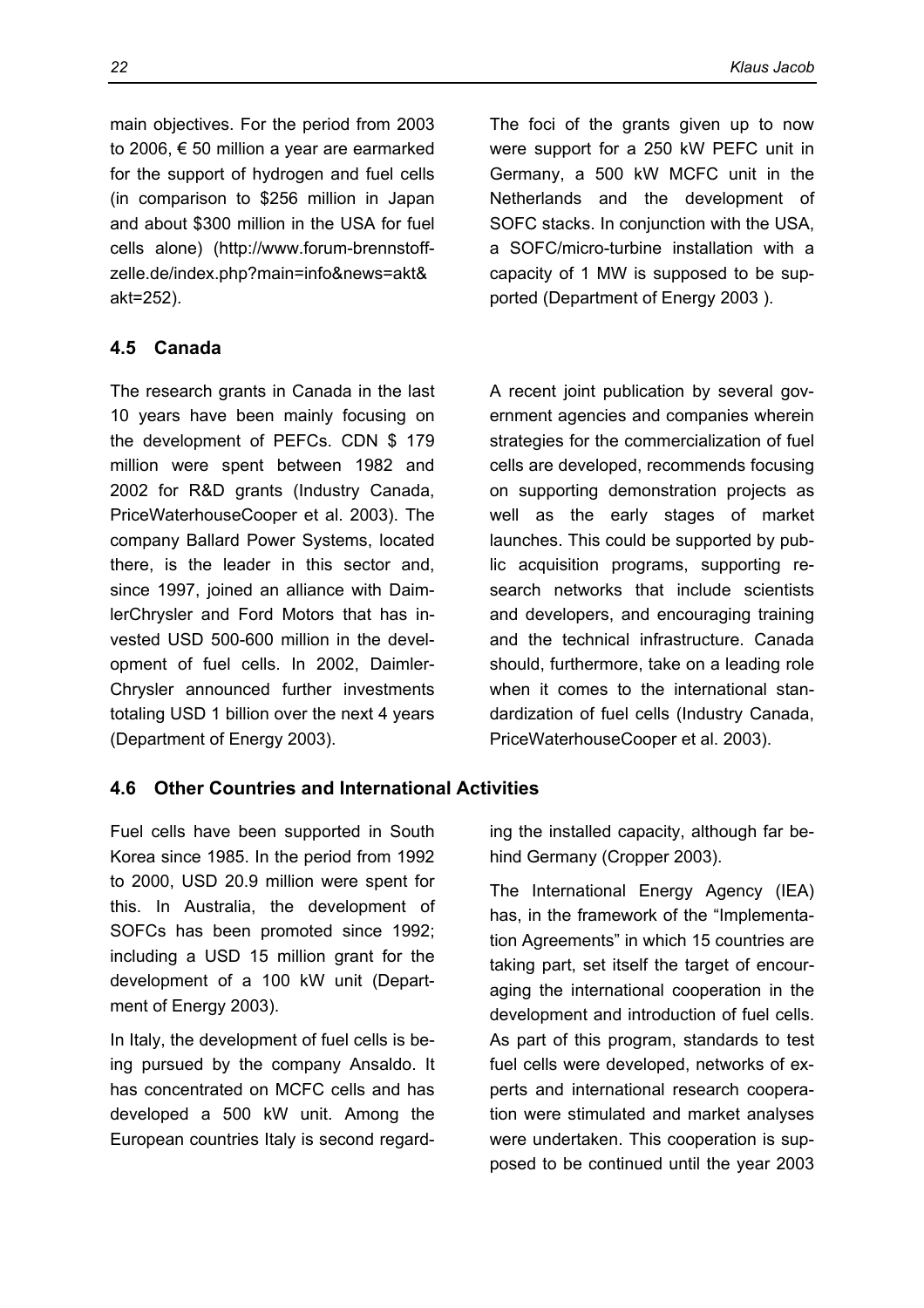(International Energy Agency 1998; International Energy Agency 2000).

In 2002 a proposal for a World Bank support for installation in developing countries was issued. According to this programme

#### **4.7 Comparison of the Research Activities**

Japan, the USA and Germany are the most important countries worldwide with respect to research activities. As an indicator of the relative position of these countries, patent activities can be utilized. For an analysis, the patent databank INPA-DOC (International Patent Documentation) was searched for the key-word fuel cell (and the corresponding German, French,

up to 2000 USD per kW would be paid. In a first stage three demonstration projects should be selected, up to 2005 a total of 5-7 MW of fuel cells were expected to be funded (Cropper 2003).

Italian and Spanish terms), the year of registration and the country of origin (priority country). Most of the patent activities take place in the three countries already mentioned. This corresponds with the data from the Delphi 98 study that is briefly described below, where the questioned experts saw the highest R&D levels as being in those three countries (FhG-ISI 1998).



*Figure 7: Patent Registration for Japan (JP), the USA (US) and Germany (DE)* 

Datenquelle: International Patent Documentation (INPADOC)

What is noticeable is that Japan started off quite early (at the beginning of the 1980s) with a large number of patent registrations that have remained at a high level since that time. In the USA, there has been a large rise in the number of patents since the mid-1990s; with a short time lapse

Germany has also reached this very high level. The drop for the year 2001 might be explained with a time lag in updating the databank.

The patent registrations in these three countries show a strong correlation to the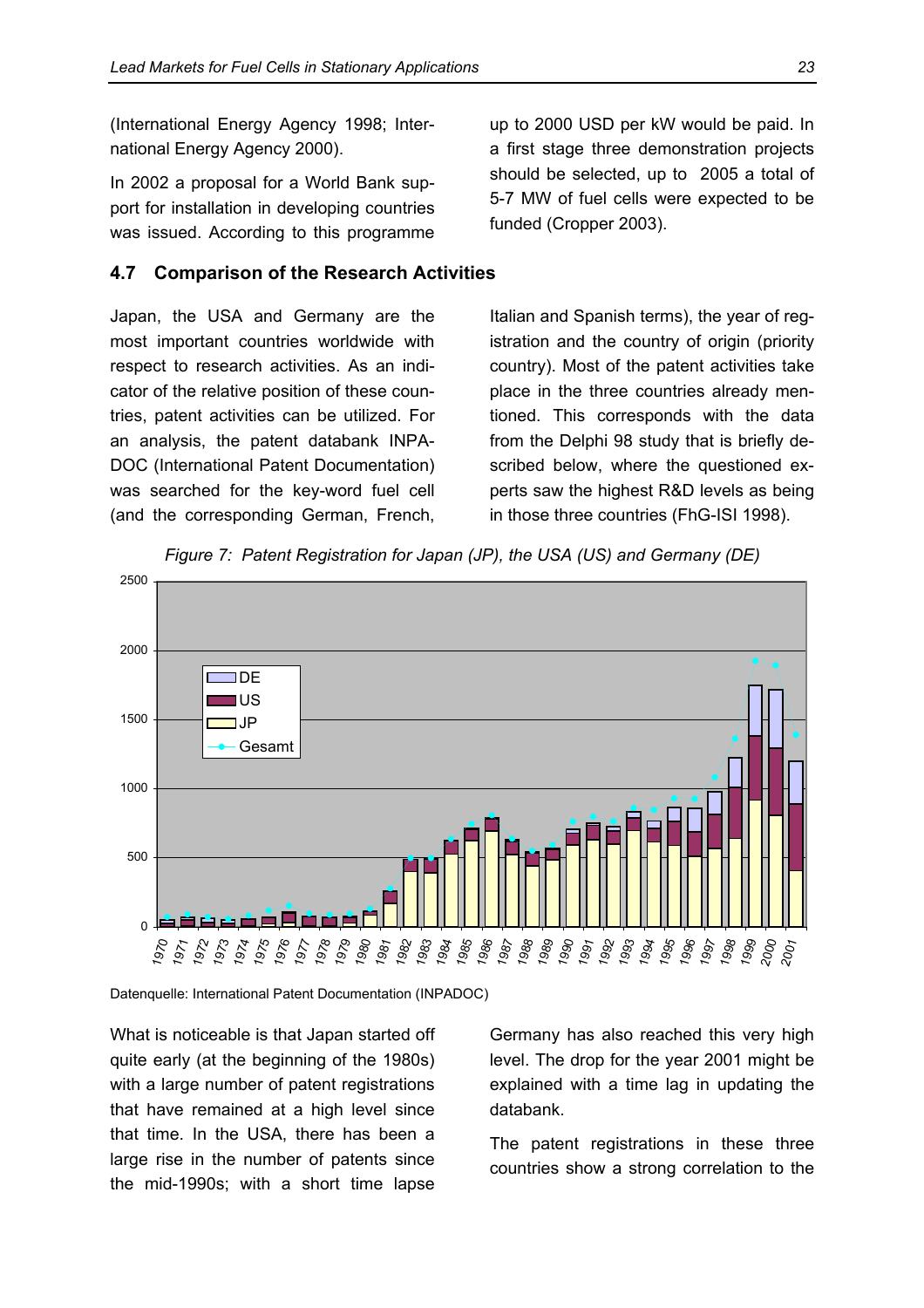public expenditure for energy research. In the following illustration, the per capita public R&D expenditures for general energy research in Japan, the USA and

Germany are listed, as well as the per capita funding for "Electric Power Conversion" which includes inter alia the support for fuel cells.



*Figure 8: Public Expenditure for R&D Energy Technology per capita*



In Germany and the USA, relatively big sums were provided for in the area of electric power conversion up to about 1980. These were greatly reduced afterwards. In Germany, the research funding was even completely stopped in 1995. In comparison, in Japan substantial funds were put to use since about 1980. The USA and Germany have reached a comparable level only since the mid-1990s.

Barett (2002), in his patent analysis for the years 1999-2001, finds that 47% of the patents given out went to US organizations, 21% to German organizations and a further 16% to Japanese organizations. As another leading country, Canada is identified with 6% of the handed out patents. These results confirm that the USA, Japan and Germany are the leading countries in the research on fuel cell technologies; the US however has the highest share of patents. This may be explained with the choice of evaluated patent databanks. Barett, in his analysis, relates only to US patents and those of the World Intellectual Property Organisation (WIPO). The databank INPADOC being used here, however, contains data of altogether 71 organizations that give out patents.

Despite the considerable efforts in R&D of fuel cells, that can be read off the patent statistics, the introduction to a large scale market is according to a Delphi study of 1998 not close at hand. For the item *Solid Electrolyte Fuel Cells with a Performance Level of several 10 MW can be applied for*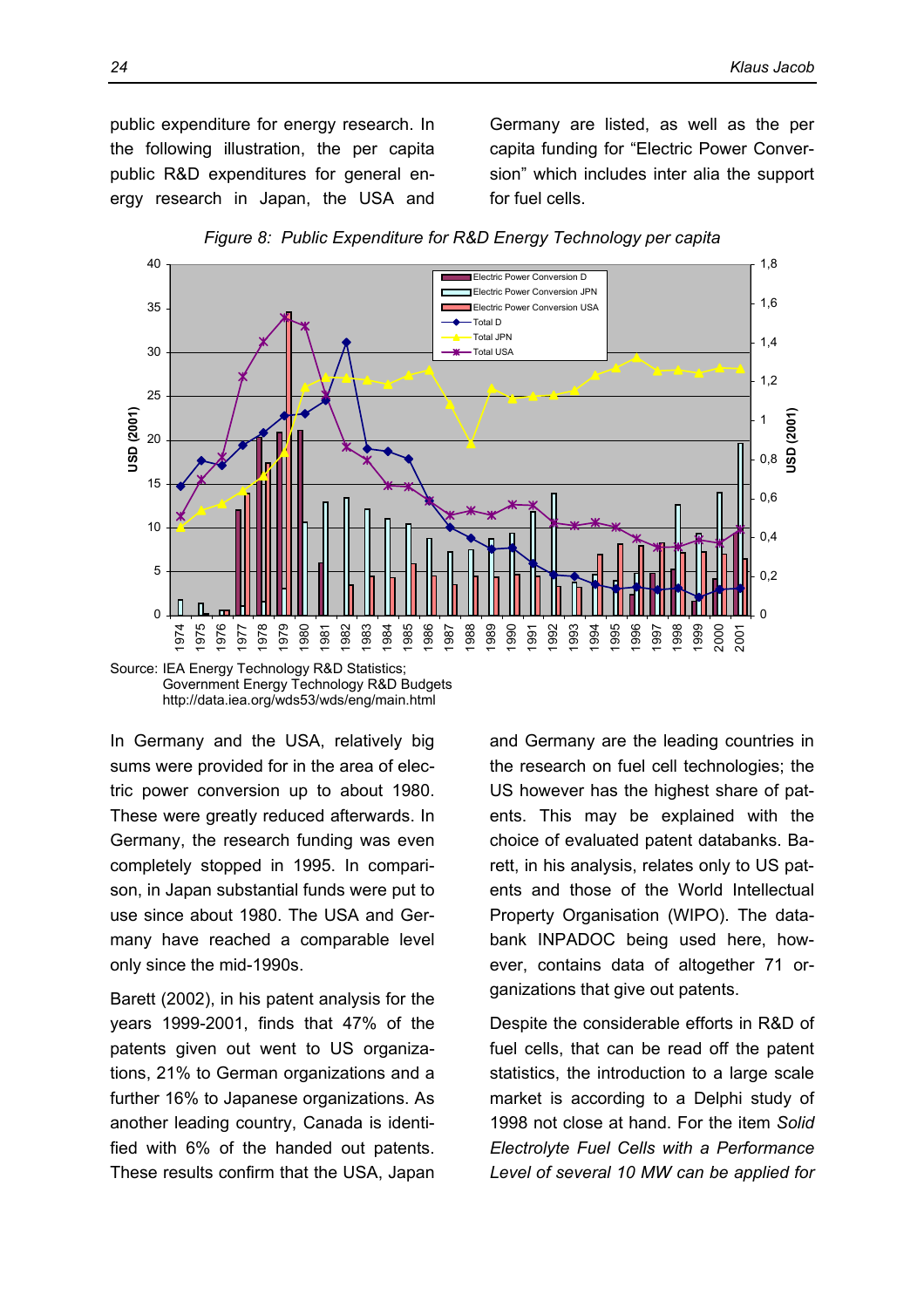*regional CHPs as well as for decentralized electricity stations,* the experts for chemistry and materials expect it as a mean in the year 2017, the experts for energy & natural resources, on the other hand, only in 2020. The expectations for CHP installations in homes are even further apart. Whereas the experts for energy & natural resources expect a broad distribution in the year 2020, the experts for construction & living already expect the practical use of fuel cells for the decentralized energy supply of homes in 2007. *Combined high temperature fuel cell gas and steam tur-*

### **4.8 Comparison of Energy Prices**

The conditions for the use of fuel cells are better where electricity prices are high and gas prices are comparatively low. In the following graphics, the ratio of electricity and to gas prices in Japan, the USA and Germany are illustrated. In both illustrations, electricity prices are those for indus*bine power stations with efficiency factors of around 70% are on the market* is expected as a median for the year 2015 (FhG-ISI 1998).

Stolten and Höhlein (2000) expect the market launch of fuel cells in 3-8 years, whereby first units for home energy supply, then busses, cars and, in the end, CHP installations are expected. The authors expect a very slow market penetration that could take 10-20 years and will not totally replace conventional technology.

trial use. Electricity prices for households are less relevant for CHP plants that are studied here.

The falling electricity prices in all three countries lead to a worsening ratio of electricity to gas prices.



*Figure 9: Relationship Industrial Electricity Price/Industrial Gas Price*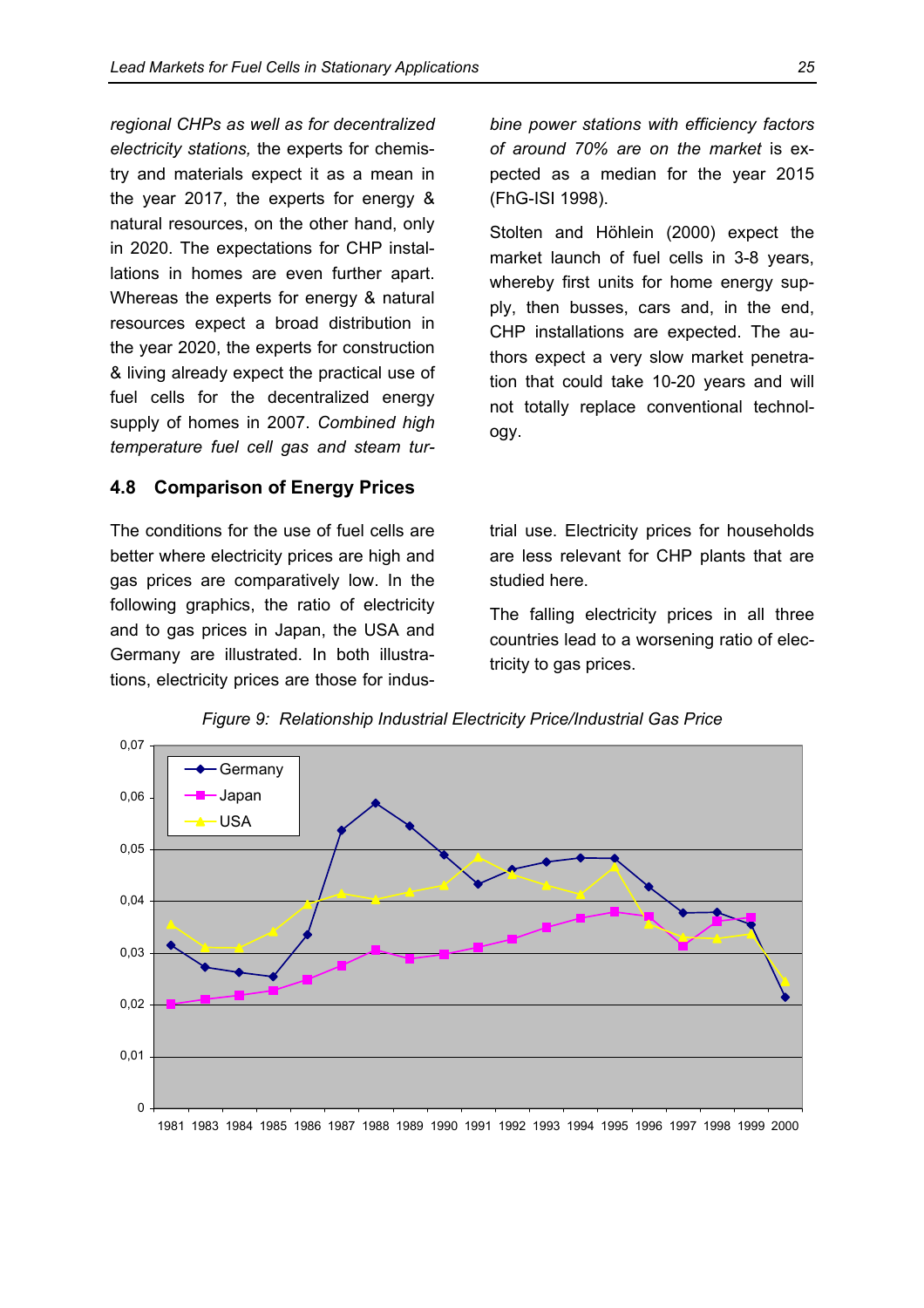However, the picture changes when gas prices are operationalized in a different way. In the above graphic, the price for natural gas in industry is used, whereas in the graphic below the price is based on gas used to produce electricity.

Depending on which gas price is used, country ranking changes substantially. Even though Japan shows higher prices in this market segment than Germany and the USA, the much higher electricity prices there lead to a much more favorable ratio for the purchase by industry.

Even if one can assume the cheaper gas prices for energy generation with the industrial CHP using fuel cells, then the ratio between electricity and gas prices is the most favorable in Japan for the use of fuel cells. Germany and the USA are at about the same level.



*Figure 10: Prices for Industrial Electricity/Gas for Energy Generation* 

## **5 Summarized Assessment**

On the background of the pressing climate change and the efforts undertaken in many different countries as well as on the international level to reduce the emissions of CO2, fuel cells might appear as a technology that provides a substantial contribution in this respect. Therefore, a worldwide market can be expected for this technology. It has, however to compete not only with conventional energy technologies, but also with CHP technologies as well as those for the utilization of re-

newable energy. Up to now, the costs for fuel cells are not competitive. The analysis of the development and support activities in the most advanced countries reveals that there are still considerable efforts required until a large scale market introduction is possible. Up to now the applications are limited to niches or demonstration projects that require large subventions.

It is not yet decided which of the innovation designs will be successful among the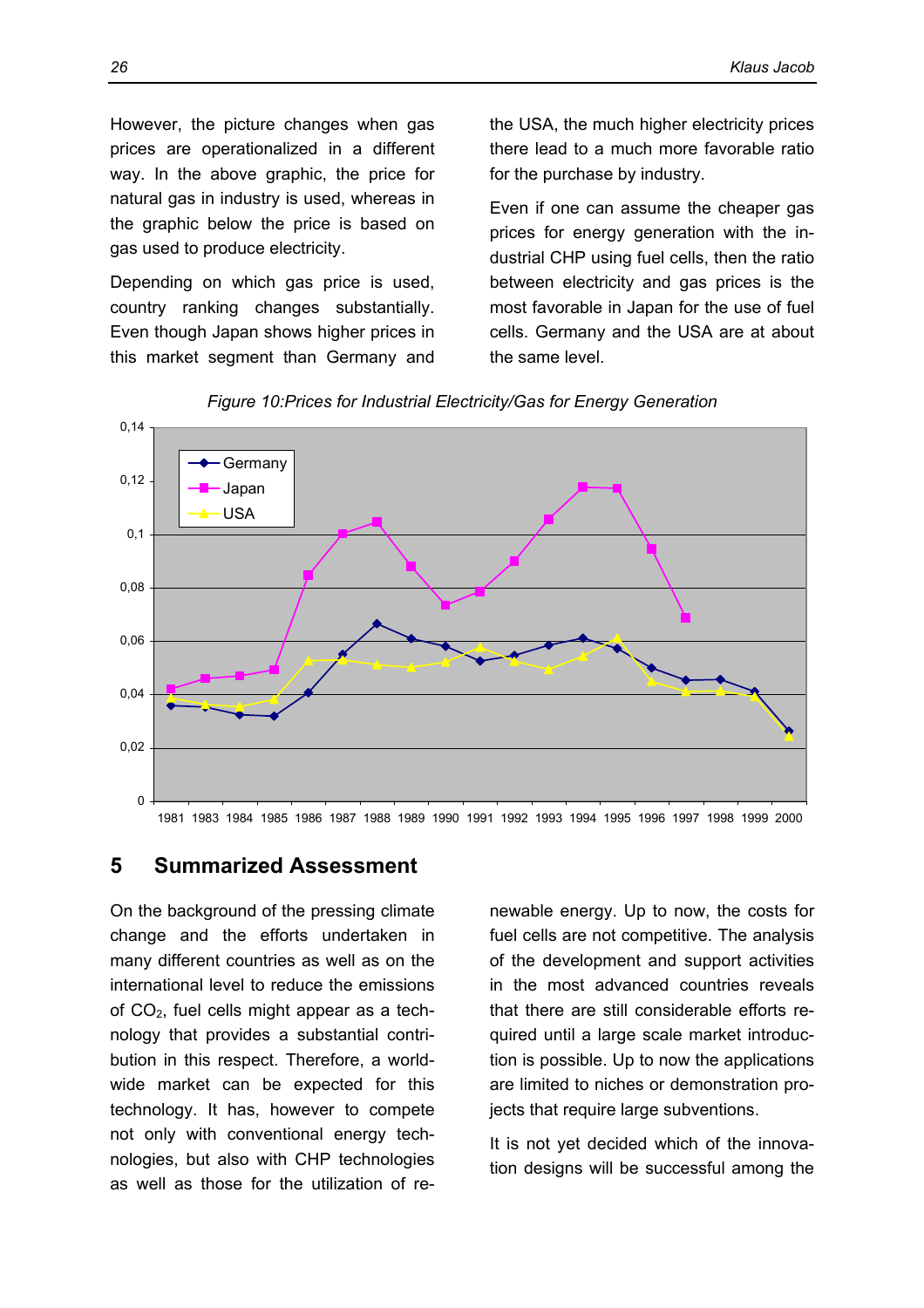fuel cells and in competition with other technologies. There are advantages for high temperature fuel cells regarding the requirements on the fuel purity, the usable heat and the cost cutting potentials. However, PEM fuel cells are expected to be utilized for mobile applications, therefore learning and scale effects may be achieved earlier. It is hardly possible to locate regional differences in the stage of development of the different types among the countries. The USA are clearly ahead regarding PAFC fuel cells. Other development activities are carried out by companies that are active in several countries. E.g. Siemens-Westinghouse has roots in the US as well as in Europe, Daimler-Chrysler is active in North America as well as in Europe through its subsidiary MTU. In general, however, Europe and particularly Germany is less behind of the USA and Japan in respect of high temperature fuel cells.

There are considerable differences regarding the support for fuel cells in the countries under consideration. A comparison of the political measures undertaken and the framework that were identified to be important for the introduction of fuel cells is listed in the following table. The coding reads like 1 is the most favorable situation compared to the other countries, and 3 the least favorable. If two countries have almost the same value, no 2 was given, that otherwise indicate a medium position.

*Table 2: Political measures in support of fuel cells* 

|                                   | <b>USA</b> | Germany | Japan |
|-----------------------------------|------------|---------|-------|
| CHP support                       |            |         |       |
| R&D support                       |            |         |       |
| Long-term perspective             |            |         |       |
| Coherence/ Integration            |            |         |       |
| Safeguarding of market entry      |            |         |       |
| Internalisation of external costs |            |         |       |

The USA, Japan and Germany could be identified as the lead countries with respect to research activities and the installation of the first demonstration units. The research activities depend heavily upon public funding. Market forces alone are still not sufficient in order to mobilize private capital for the development of fuel cells. Because of the considerable increase in R&D funding in the USA, in Japan, Germany and the EU in the last few years it can be expected that the advantage of the three countries will continue to grow in the future. Within this group of countries, though, Germany has the lowest R&D budget at its disposal even if one takes the EU funds into consideration. Therefore the advantage of the USA, where currently the most important production locations of fuel cell stacks can be found, can be further increased. The more favorable framework conditions, the higher R&D funding may explain that with regard to number and performance level of the installed demonstration units, the USA and Japan, are ahead of Germany as well.

It is worth to mention the high level of cooperation taking place between the different government agencies in the USA. The programs to date are advertised, tendered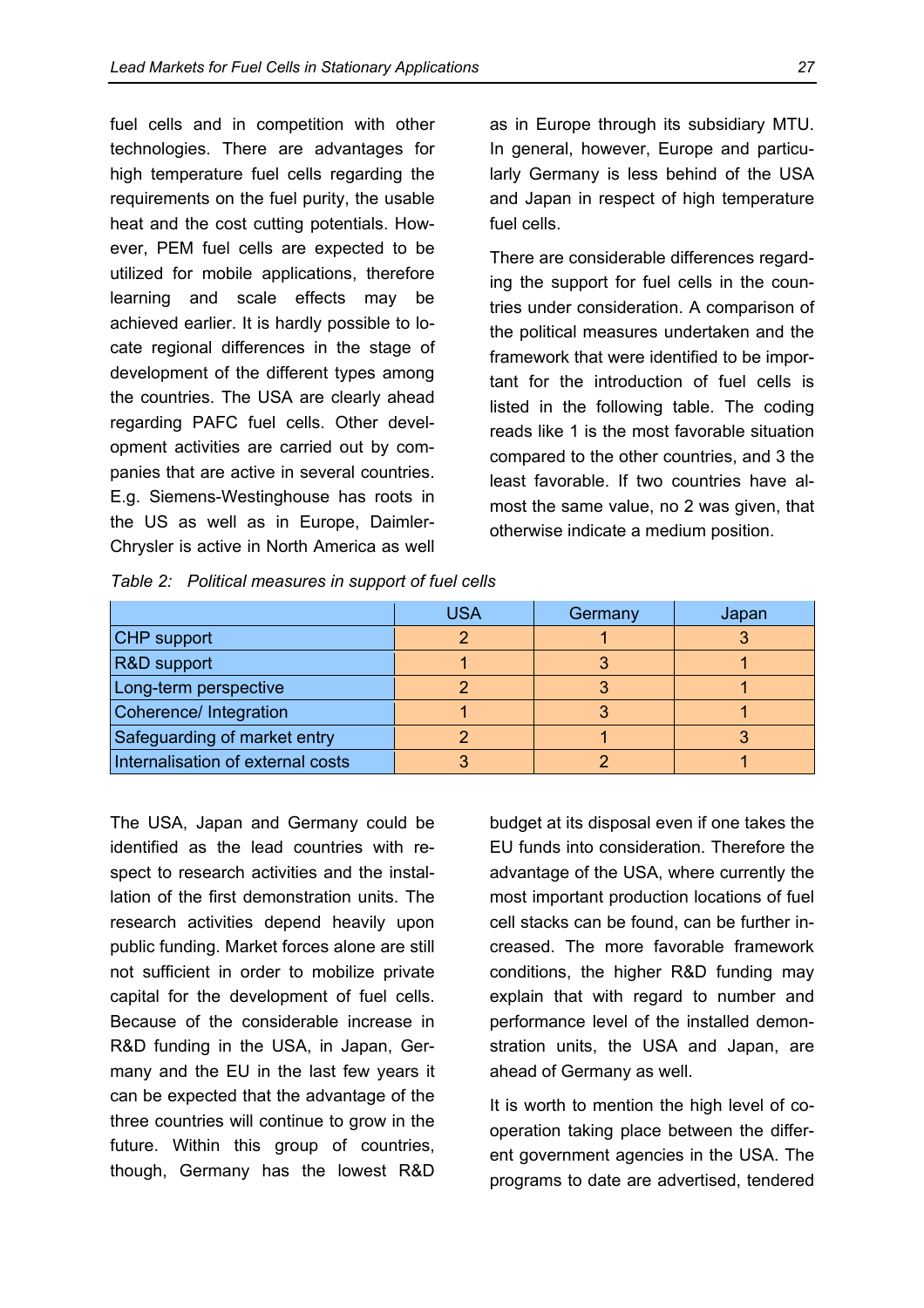and administered by several departments. In Japan, the sponsorship is concentrated within the Ministry for Industry. In comparison, the supporting activities in Germany and the EU seem to be largely uncoordinated.

When it comes to the safeguarding of the market introduction of fuel cells, Germany can be ranked on the first place, due to its feed in tariffs in favor of fuel cells. Since fuel cells are still in the stage of development, this instrument has no effects, yet. At best, it gives a long term signal for potential investors in the fuel cell development. The USA have had programs to subsidize the market introduction of fuel cells. By this grants it was possible to take over the leading role in the PAFC technol-

| Table 3: Framework conditions for fuel cells |  |  |
|----------------------------------------------|--|--|
|                                              |  |  |

ogy. Furthermore, its recent initiative on the promotion of SOFC primarily aims at preparing the market introduction of this type. Japan seems to concentrate on R&D programs rather than on market introduction.

The competitiveness of fuel cells is better compared to conventional technologies if the external costs of energy production are internalized. The degree of internalization can be indicated by the energy costs and – related to this – the strictness of environmental policy. In this respect Japan has to be placed first, Germany second, while the USA is lagging the international trend in environmental and particularly in climate protection policies.

|                                                    | <b>USA</b> | Germany | Japan |
|----------------------------------------------------|------------|---------|-------|
| <b>Development Gas Price</b>                       |            |         |       |
| <b>Development Electricity Price</b>               |            |         |       |
| <b>Relationship Gas/Electricity Price</b>          |            |         |       |
| <b>Significance of Decentralized Energy Supply</b> |            |         |       |
| <b>Relationship Electricity/ Heat Use</b>          |            |         |       |

The effects of liberalization of energy markets vary among the studied countries. Generally, there is a decline in prices both for gas as well as for electricity. While low prices for the fuel are favorable for the introduction of fuel cells, declining prices for electricity are an impediment. The ranking regarding the respective prices is shown in the table above. Beyond the differences in prices, the ratio between the prices for gas and electricity is of importance. The higher the difference is, the higher is the added value.

As for all CHP technologies fuel cells depend on the demand for decentralized energy supply as well as on the relationship between the demand for electricity and for heat. A higher demand for heat is advantageous for CHP technologies.

The conditions for the introduction of fuel cells depend directly on the general framework for CHP energy production. The ambitious European and German objective of doubling the share of CHPgenerated electricity could lead to the market conditions for fuel cells being improved. However, this objective is not a binding commitment and up to now there is no directive issued. Furthermore, fuel cell technology is in competition with conventional CHP installations in this respect.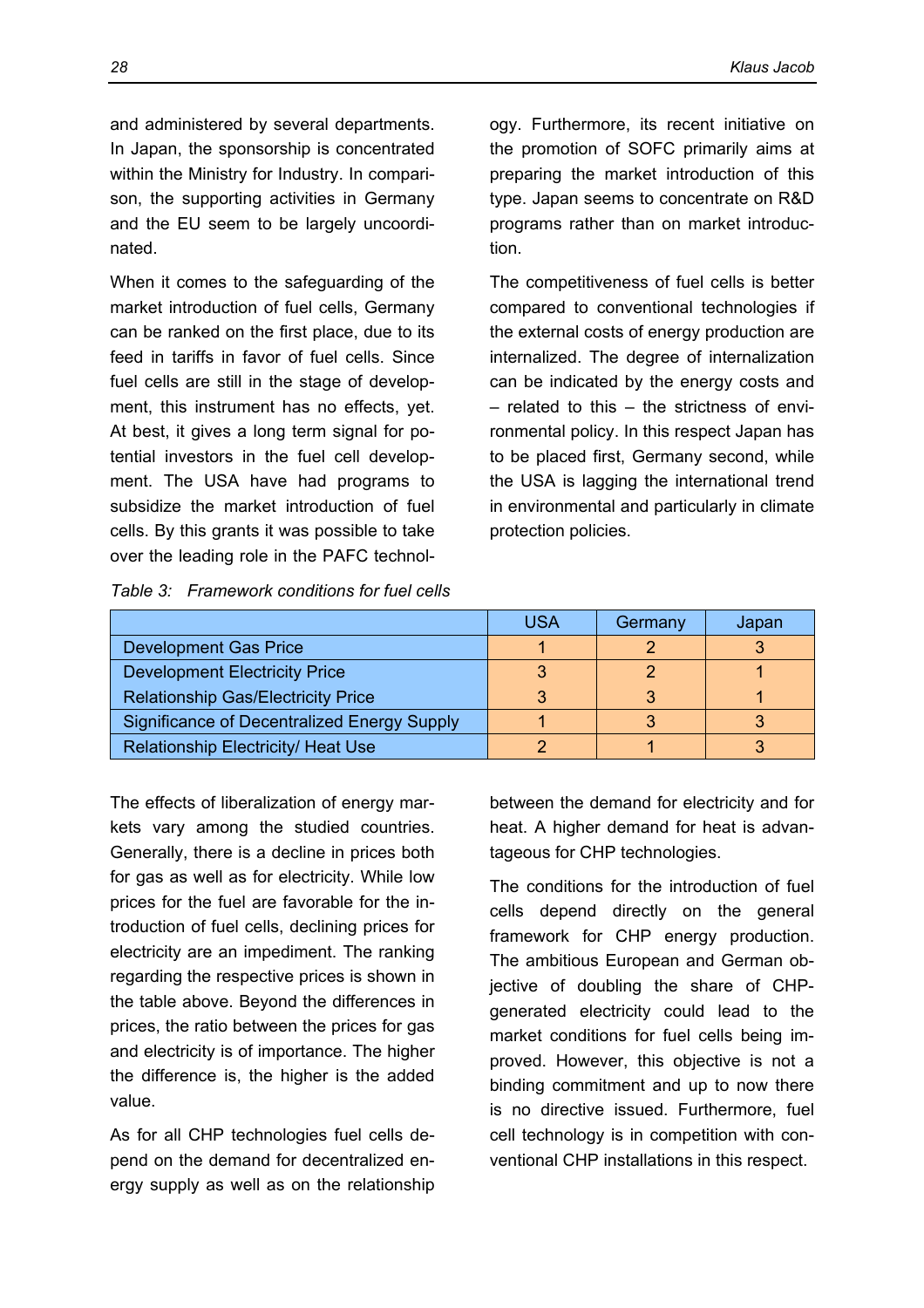The costs of the existing units, already marketed in small numbers, can not yet compete with conventional technology. In order to achieve learning and scaling effects, considerable public (co-)financing of the market introduction is necessary. The USA and Japan go to comparatively great lengths in subsidizing the costs for demonstration installations. In Germany, besides the investment subsidies, feed-in tariffs for energy produced using fuel cells have been introduced recently. These are, however, not high enough to compensate for the higher investment costs of the fuel cell power generation. Mainly in the USA, demonstration installations in off-grid areas are being promoted. For these applications, higher costs are seen as being acceptable. With regard to public procurement in the USA, it is mainly the military sector that has come up with substantial funds. A corresponding use and implementation of niche applications in order to achieve learning and scaling effects

isn't being undertaken in Germany with the exceptions of fuel cells that are used for submarines.

Expert questionnaires state that a market launch and gaining a substantial market share by the stationary fuel cells will only take place in 10-20 years. The securing of market success and the gaining of an advantage in international competition will depend on the experience and scaling effects gained by a step-by-step enlargement of niche applications during this time. The reduction of the current cost advantages by tightening environmental regulations for conventional power stations as well as lifting fuel prices would also be advantageous. In this respect, the strict Japanese standards are advantageous for the introduction of fuel cells. The strict environmental standards partly contribute to the high electricity price, therefore a more favorable electricity credit can be expected for fuel cells.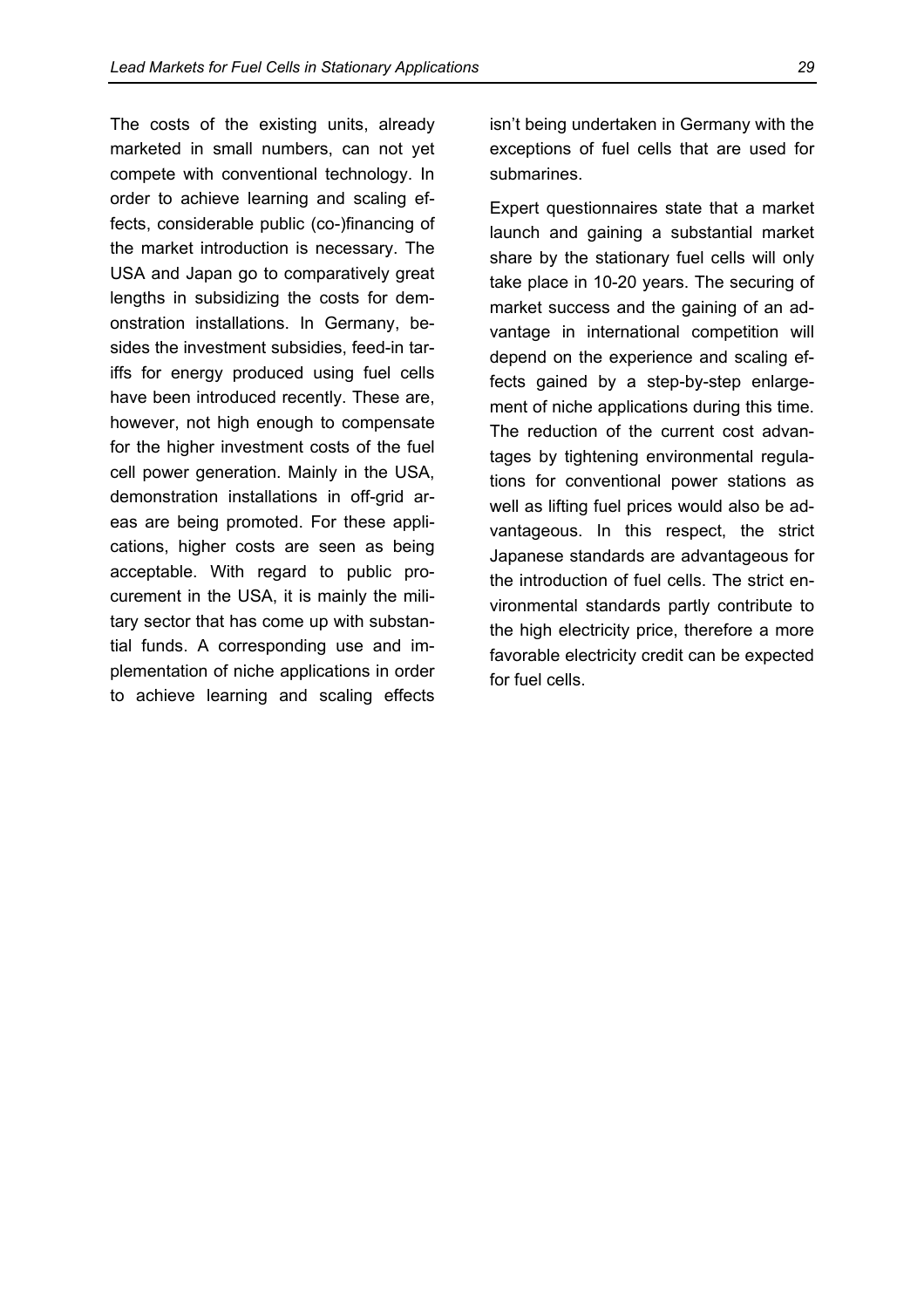## **References**

- ASUE (2000). "Stationäre Brennstoffzellen. Grundlagen, Einsatzmöglichkeiten, Stand der Technik, Perspektiven." Kaiserslautern
- Bahbout, A., G.P. Tartaglia and U. Bünger (2000). *Hydrogen Activities in the European Union Work-Programme.* 21th World Gas Conference, June 6-9, 2000, Nice.
- Barrett, S. (2002). "Fuel cells R&D and intellectual property." *Fuel Cells Bulletin*(August 2002): 10-12.
- Beise, M. (1999). *Lead Markets and the International Allocation of R&D.* 5. ASEAT Conference "Demand, Markets, Users and Innovation: Sociological and Economic Approaches", Manchester.
- Beise, M. (2001). *Lead Markets. Country-Specific Success Factors of the Global Diffusion of Innovations*. Heidelberg/ New York, Physica.
- Beise, M., J. Blazejczak, et al. (2003). "The Emergence of Lead Markets for Environmental Innovations."FFU Berlin FFU rep 03-02
- BINE (2000). "Kraft-Wärme-Kopplung mit Bennstoffzellen. Projektinfo 5/00." http://bine.fizkarlsruhe.de/pdf/publikation/bi0500.pdf
- Birnbaum, U., H. Dienhart, et al. (1999). *Die Marktsituation von Brennstoffzellen*. Jahrestagung Forschungsverbund Sonnenenergie - Zukunftstechnologie Brennstoffzelle. 15.- 16.9.1999.
- BMBF (1996). "BMBF-Förderschwerpunkt Wasserstofftechnologie und Brennstoffzelle." www.hydrogen.org/Politik/bmbf.html last access: 7.8.2002
- BMWi (2001). "Nachhaltige Energiepolitik für eine zukunftsfähige Energieversorgung. Energiebericht."
- http://www.bmwi.de/textonly/Homepage/download/energie/Energiebericht9MB.pdf BMWi (2001). "Projekte mit Perspektiven. Energieforschung."
- http://www.bmwi.de/textonly/Homepage/download/energie/Energieforschung1.pdf
- Brown, D. R. and R. Jones (1999). "An Overview of Stationary Fuel Cell Technology. Research Report prepared for the U.S. Army Forces Command."Pacific Northwest National Laboratory
- Bünger, U. (2000). *Einsatzbedingungen und Marktchancen von Brennstoffzellen als Klein-BHKW.* Effiziente und umweltfreundliche Strom- und Wärmeerzeugung mit Brennstoffzellen. 20.-21. Juli 2000, Friedrichshafen.
- Cirkel, H.-J. (2000). *SOFC Fuel Cells for Stationary Power Generation*. Hyforum 2000 The International Hydrogen Energy Forum, 11-15 September 2000, Munich.
- Cropper, M. (2002). "Fuel Cell Market Survey: Stationary Applications." http://www.fuelcelltoday.com/FuelCellToday/FCTFiles/FCTArticleFiles/Article\_467\_Market SurveyStationaryApplications.pdf
- Cropper, M. (2003). "Fuel Cell Market Survey Large Stationary Applications."Fuel Cell Today

http://www.fuelcelltoday.com/FuelCellToday/FCTFiles/FCTArticleFiles/Article\_667\_LgeStat Survey0903.pdf

Cropper, M., S. Geiger, et al. (2003). "Fuel Cell Systems: A survey of worldwide activity."Fuel Cell Today

http://www.fuelcelltoday.com/FuelCellToday/FCTFiles/FCTArticleFiles/Article\_696\_World WideSurvey1103.pdf

- Department of Defense (1998). "Report to the Congressional Defense Comittees on the Utilization and Demonstration of Fuel Cells. August 1998."
- Department of Energy (2002). "SECA Program Plan. Making Fuel Cells Available to America."National Energy Technology Laboratory and Pacific Northwest Laboratory.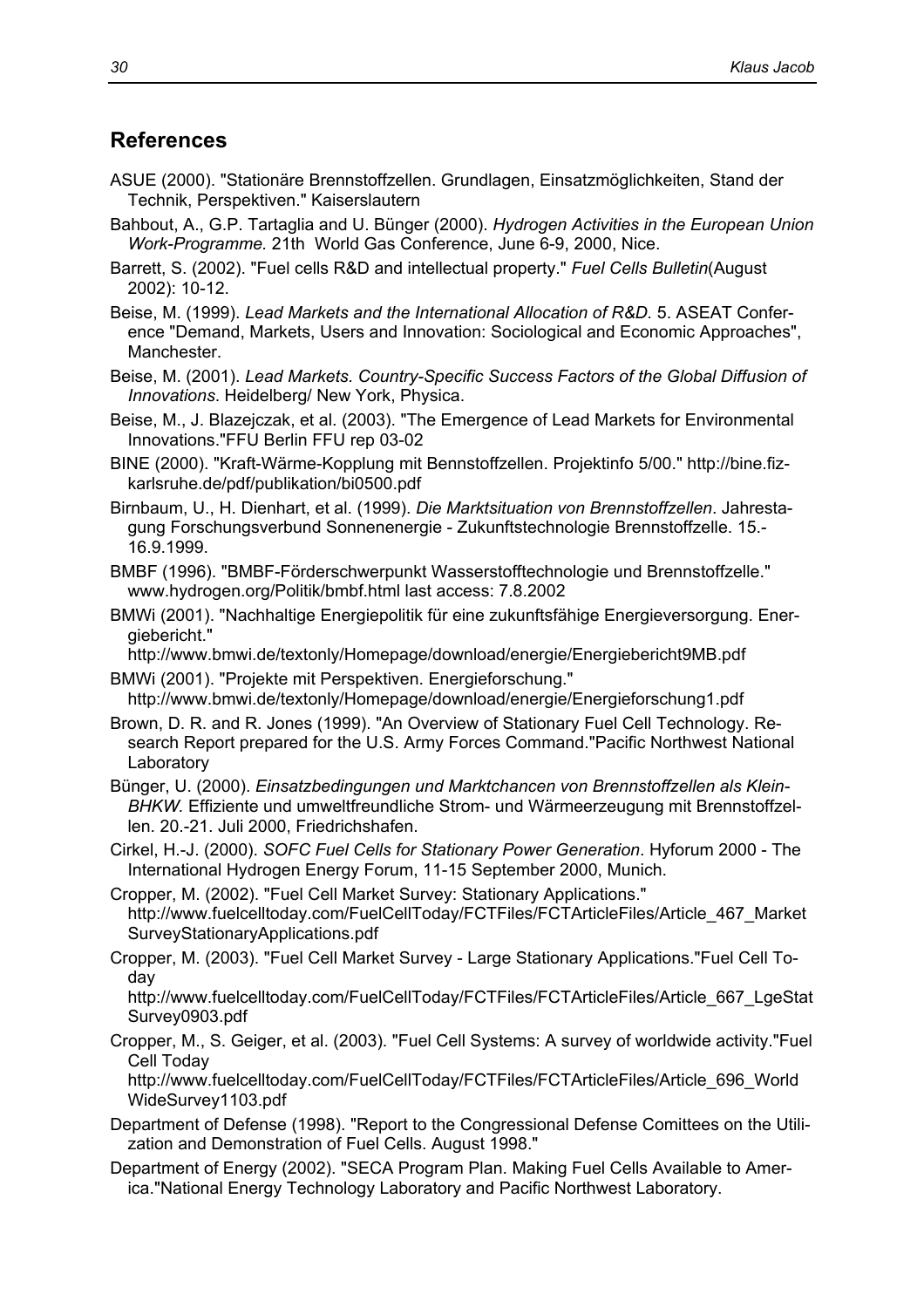Department of Energy (2003). "Fuel Cell Report to Congress."Department of Energy http://www.eere.energy.gov/hydrogenandfuelcells/pdfs/fc\_report\_congress\_feb2003.pdf

Dienhart, H., J. Nitsch, et al. (1998). "Oekologische und oekonomische Bewertung der PEFC-Brennstoffzelle am Beispiel der Nahwaermeversorgung." http://www.dlr.de/TT/system/projects/BZellen/pefcbhkw.pdf

Dienhart, H., M. Pehnt, et al. (2000). "Analyse von Einsatzmöglichkeiten und Rahmenbedingungen von Brennstoffzellen in industrieller Kraft-Wärme-Kopplung und zentraler Stromversorgung (Zusammenfassung)." http://www.dlr.de/TT/system/publications/BZanalyse

European Commission (2002). *2001 - Annual Energy Review January 2002.* Luxemburg.

FhG-ISI (1998). "DELPHI '98 Umfrage. Studie zur globalen Entwicklung von Wissenschaft und Technik. Zusammenfassung der Ergebnisse; Methoden- und Datenband."Fraunhofer-Institut für Systemtechnik und Innovationsforschung im Auftrag des Bundesministeriums für Bildung, Wissenschaft, Forschung und Technologie (BMBF). Karlsruhe http://www.isi.fhg.de/publ/downloads/isi98b07/

Fritsche, U. R. (1999). *Umweltaspekte von Brennstoffzellen.* Workshop Status der Entwicklung und Anwendung der Brennstoffzellentechnik. 11. November 1999, Bremen.

Geiger, S. (2003). "Brennstoffzellen in Deutschland - Marktanalyse relevanter Tätigkeiten."Fuel Cell Today

http://www.fuelcelltoday.com/FuelCellToday/FCTFiles/FCTArticleFiles/Article\_621\_Germa nySurvey0603de.pdf

- Hirschenhofer, J. H., D. B. Stauffer, et al. (1998). "Fuel Cell Handbook 1998."Department of Energy
- Homma, T. (2000). *Present Status of Fuel Cells RD&D in Japan.* U.S. Eco-Energy 2002, February 27-28, 2002., Tokyo.
- Homma, T. (2001). *Oral Presentation*. Properties and Phase Equilibria for Product and Process Design, Kurashiki, Japan.
- Industry Canada, PriceWaterhouseCooper, et al. (2003). "Canadian Fuel Cell. Commercialization Roadmap." http://strategis.ic.gc.ca/epic/internet/inmseepe.nsf/vwapj/FuelCellsTRM\_e.pdf/\$FILE/FuelCellsTRM\_e.pdf last access: 13.05.2003
- International Energy Agency (1998). "Advanced Fuel Cell Program. Strategy for the Period 1999 to 2003."
- International Energy Agency (1999). *Energy Policies of IEA Countries. Japan 1999 Review*. Paris.
- International Energy Agency (2000). "Final Report of the IEA Advanced Fuel Cells Implementing Agreement (1996 - 1999)."
- Jänicke, M., J. Blazejczak, et al. (2000). Environmental Policy and Innovation: an International Comparison of Policy Frameworks and Innovation Effects. *Innovation-oriented Environmental Regulation. Theoretical Approaches and Empirical Analysis.* J. Hemmelskamp, K. Rennings and F. Leone. Heidelberg, New York, Physica**:** 125-152.
- Klemmer, P., U. Lehr, et al. (1999). *Umweltinnovationen. Anreize und Hemmnisse.* Berlin, Analytica.

Lievonen, J., J. C. Císcar, et al. (2000). "IPTS-ESTO Techno-Economic Analysis Report 1999-2000." ftp://ftp.jrc.es/pub/EURdoc/eur19626en.pdf

- Masaaki, T., Z. Nobuyuki, et al. (2003). "Development of Molten Carbonate Fuel Cell." *IHI ENGINEERING REVIEW* **February 2003**.
- Mol, A. P. J. and D. A. Sonnenfeld, Eds. (2000). *Ecological Modernization Around the World. Perspectives and Critical Debates*. London/Portland (Or.), Frank Cass.
- Nitsch, J. and H. Dienhart (1998). "Wirtschaftlichkeit und Marktperspektiven der Energiewandlung mit Brennstoffzellen." http://www2.dlr.de/TT/system/projects/BZellen/wrtstkt.pdf